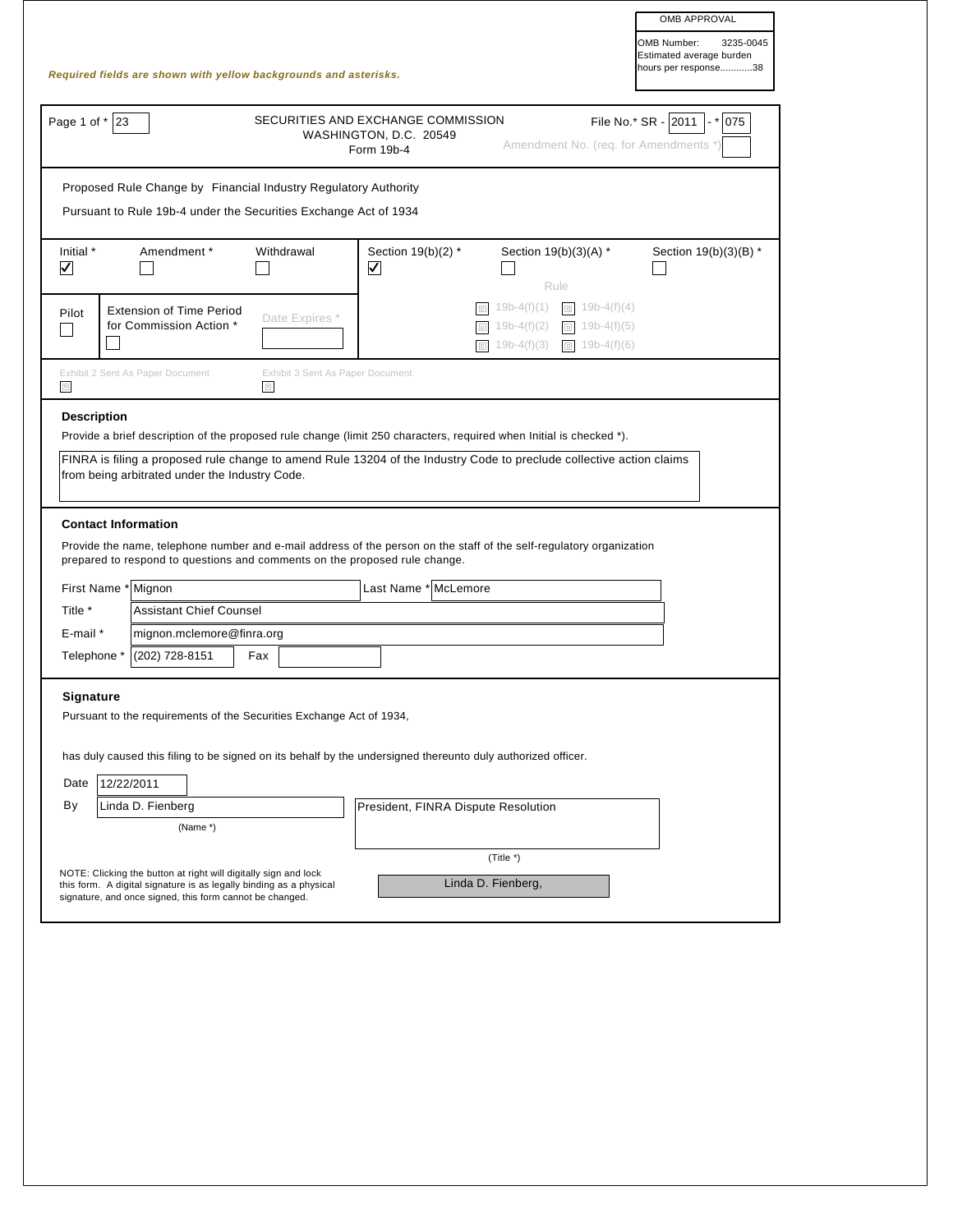|                                                                                                                                               | SECURITIES AND EXCHANGE COMMISSION<br>WASHINGTON, D.C. 20549                                                                                                                                                                                                                                                                                                                                                                                                                                                                                                                                                                                                                                                                                                                                                                                                                                                                                                                                                                                                                      |  |  |  |
|-----------------------------------------------------------------------------------------------------------------------------------------------|-----------------------------------------------------------------------------------------------------------------------------------------------------------------------------------------------------------------------------------------------------------------------------------------------------------------------------------------------------------------------------------------------------------------------------------------------------------------------------------------------------------------------------------------------------------------------------------------------------------------------------------------------------------------------------------------------------------------------------------------------------------------------------------------------------------------------------------------------------------------------------------------------------------------------------------------------------------------------------------------------------------------------------------------------------------------------------------|--|--|--|
| For complete Form 19b-4 instructions please refer to the EFFS website.                                                                        |                                                                                                                                                                                                                                                                                                                                                                                                                                                                                                                                                                                                                                                                                                                                                                                                                                                                                                                                                                                                                                                                                   |  |  |  |
| Form 19b-4 Information (required)<br>Remove<br>View<br>Add                                                                                    | The self-regulatory organization must provide all required information, presented in a<br>clear and comprehensible manner, to enable the public to provide meaningful<br>comment on the proposal and for the Commission to determine whether the<br>proposal is consistent with the Act and applicable rules and regulations under the Act.                                                                                                                                                                                                                                                                                                                                                                                                                                                                                                                                                                                                                                                                                                                                       |  |  |  |
| <b>Exhibit 1 - Notice of Proposed Rule Change</b><br>(required)<br>Remove<br>Add<br>View                                                      | The Notice section of this Form 19b-4 must comply with the guidelines for<br>publication in the Federal Register as well as any requirements for electronic filing<br>as published by the Commission (if applicable). The Office of the Federal Register<br>(OFR) offers guidance on Federal Register publication requirements in the Federal<br>Register Document Drafting Handbook, October 1998 Revision. For example, all<br>references to the federal securities laws must include the corresponding cite to the<br>United States Code in a footnote. All references to SEC rules must include the<br>corresponding cite to the Code of Federal Regulations in a footnote. All references<br>to Securities Exchange Act Releases must include the release number, release<br>date, Federal Register cite, Federal Register date, and corresponding file number<br>(e.g., SR-[SRO]-xx-xx). A material failure to comply with these guidelines will result in<br>the proposed rule change being deemed not properly filed. See also Rule 0-3 under<br>the Act (17 CFR 240.0-3) |  |  |  |
| Exhibit 2 - Notices, Written Comments,<br><b>Transcripts, Other Communications</b><br>Add<br>Remove<br>View<br>Exhibit Sent As Paper Document | Copies of notices, written comments, transcripts, other communications. If such<br>documents cannot be filed electronically in accordance with Instruction F, they shall<br>be filed in accordance with Instruction G.                                                                                                                                                                                                                                                                                                                                                                                                                                                                                                                                                                                                                                                                                                                                                                                                                                                            |  |  |  |
| <b>Exhibit 3 - Form, Report, or Questionnaire</b><br>Remove<br>Add<br>View<br>Exhibit Sent As Paper Document<br>$\Box$                        | Copies of any form, report, or questionnaire that the self-regulatory organization<br>proposes to use to help implement or operate the proposed rule change, or that is<br>referred to by the proposed rule change.                                                                                                                                                                                                                                                                                                                                                                                                                                                                                                                                                                                                                                                                                                                                                                                                                                                               |  |  |  |
| <b>Exhibit 4 - Marked Copies</b><br>Add<br>Remove<br>View                                                                                     | The full text shall be marked, in any convenient manner, to indicate additions to and<br>deletions from the immediately preceding filing. The purpose of Exhibit 4 is to permit<br>the staff to identify immediately the changes made from the text of the rule with which<br>it has been working.                                                                                                                                                                                                                                                                                                                                                                                                                                                                                                                                                                                                                                                                                                                                                                                |  |  |  |
| <b>Exhibit 5 - Proposed Rule Text</b><br>Add Remove<br>View                                                                                   | The self-regulatory organization may choose to attach as Exhibit 5 proposed<br>changes to rule text in place of providing it in Item I and which may otherwise be<br>more easily readable if provided separately from Form 19b-4. Exhibit 5 shall be<br>considered part of the proposed rule change.                                                                                                                                                                                                                                                                                                                                                                                                                                                                                                                                                                                                                                                                                                                                                                              |  |  |  |
| <b>Partial Amendment</b><br>Remove<br>View<br>Add                                                                                             | If the self-regulatory organization is amending only part of the text of a lengthy<br>proposed rule change, it may, with the Commission's permission, file only those<br>portions of the text of the proposed rule change in which changes are being made if<br>the filing (i.e. partial amendment) is clearly understandable on its face. Such partial<br>amendment shall be clearly identified and marked to show deletions and additions.                                                                                                                                                                                                                                                                                                                                                                                                                                                                                                                                                                                                                                      |  |  |  |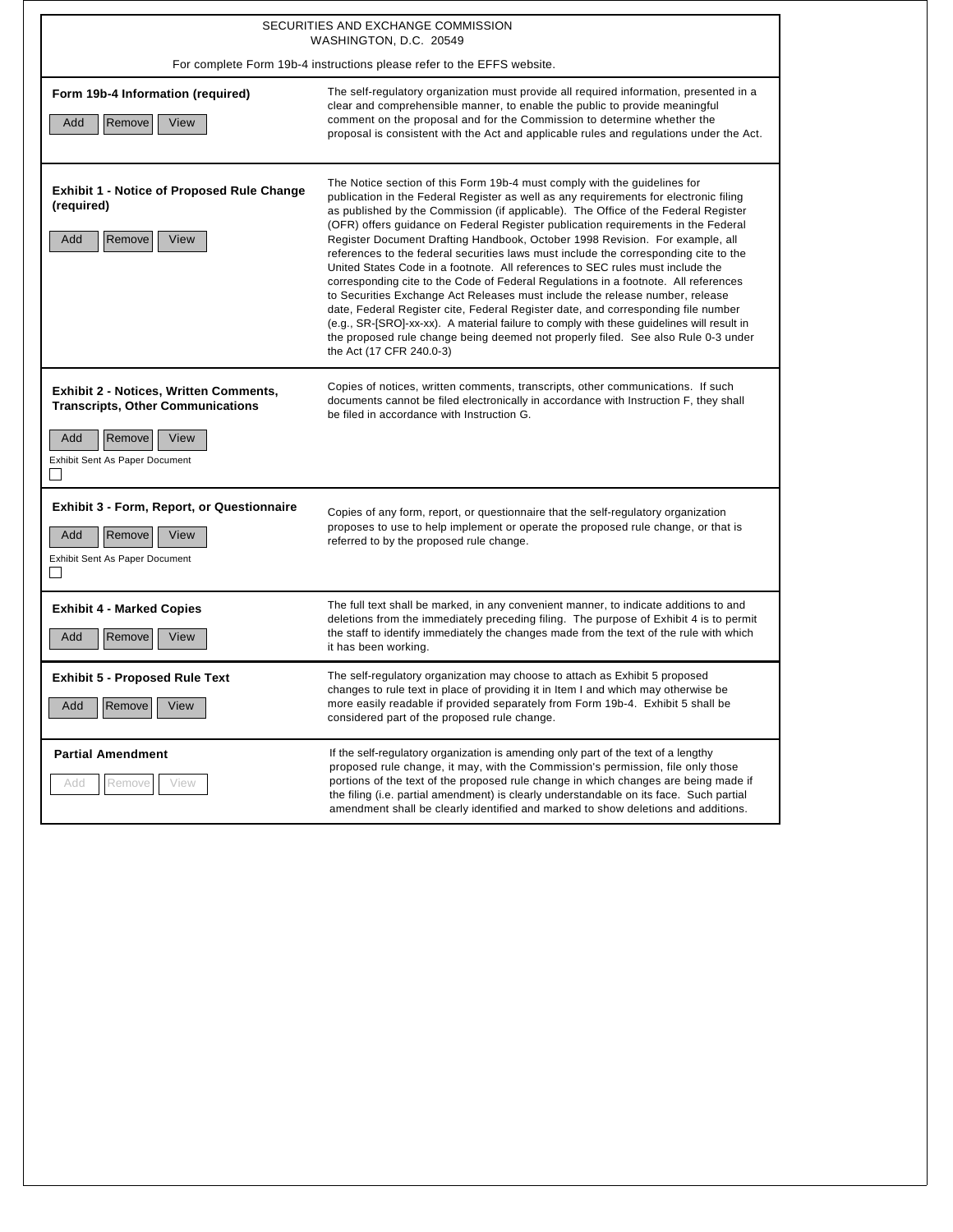## 1. Text of Proposed Rule Change

(a) Pursuant to the provisions of Section  $19(b)(1)$  of the Securities Exchange Act of 1934 ("Act"), $^1$  the Financial Industry Regulatory Authority, Inc. ("FINRA") is filing with the Securities and Exchange Commission ("SEC" or "Commission") a proposed rule change to amend Rule 13204 of the Code of Arbitration Procedure for Industry Disputes ("Industry Code") to preclude collective action claims under the Fair Labor Standards Act (FLSA), the Age Discrimination in Employment Act (ADEA), or the Equal Pay Act of 1963 (EPA) from being arbitrated under the Industry Code.

Below is the text of the proposed rule change. Proposed new language is underlined; deletions are in brackets.

\* \* \* \* \*

### **Industry Code**

### **13204. Class Action & Collective Action Claims**

### **(a) Class Actions**

(1) Class action claims may not be arbitrated under the Code.

(2) Any claim that is based upon the same facts and law, and involves the same defendants as in a court-certified class action or a putative class action, or that is ordered by a court for class-wide arbitration at a forum not sponsored by a selfregulatory organization, shall not be arbitrated under the Code, unless the party bringing the claim files with FINRA one of the following:

(i) a copy of a notice filed with the court in which the class action is pending that the party will not participate in the class action or in any recovery that may result from the class action, or has withdrawn from the class according to any conditions set by the court; or

(ii) a notice that the party will not participate in the class action or in any recovery that may result from the class action.

(3) The Director will refer to a panel any dispute as to whether a claim is part of a class action, unless a party asks the court hearing the class action to resolve the dispute within 10 days of receiving notice that the Director has decided to refer the dispute to a panel.

<u>.</u>

 $1$  15 U.S.C. § 78s (b)(1).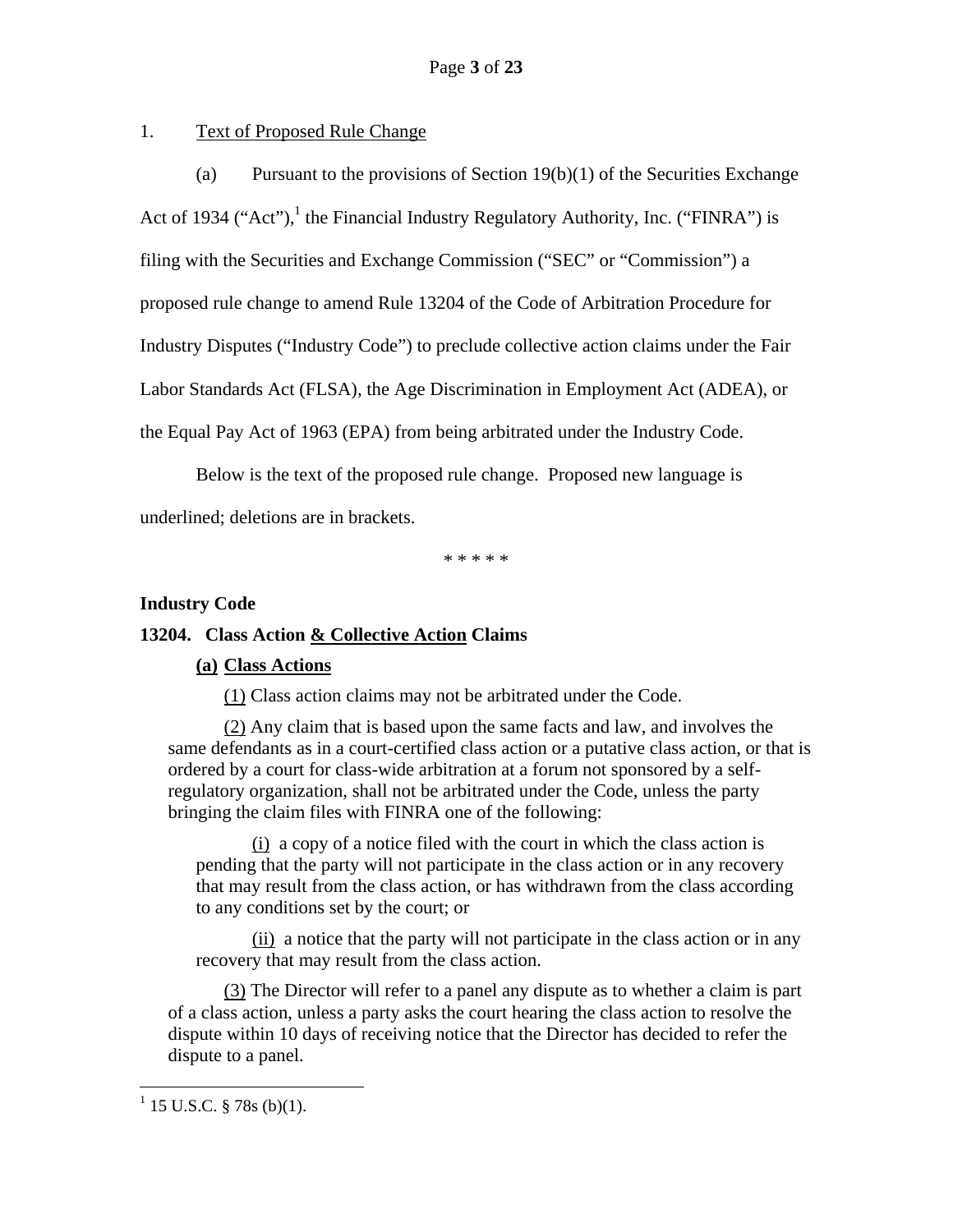(4) A member or associated person may not enforce any arbitration agreement against a member of a certified or putative class action with respect to any claim that is the subject of the certified or putative class action until:

- The class certification is denied;
- The class is decertified:
- The member of the certified or putative class is excluded from the class by the court; or
- The member of the certified or putative class elects not to participate in the class or withdraws from the class according to conditions set by the court, if any.

# **(b) Collective Actions**

(1) Collective action claims under the Fair Labor Standards Act, the Age Discrimination in Employment Act, or the Equal Pay Act of 1963 may not be arbitrated under the Code.

(2) Any claim that involves plaintiffs who are similarly-situated against the same defendants as in a court-certified collective action or a putative collective action, or that is ordered by a court for collective action at a forum not sponsored by a self-regulatory organization, shall not be arbitrated under the Code, if the party bringing the claim has opted-in to the collective action.

(3) The Director will refer to a panel any dispute as to whether a claim is part of a collective action, unless a party asks the court hearing the collective action to resolve the dispute within 10 days of receiving notice that the Director has decided to refer the dispute to a panel.

(4) A member or associated person may not enforce any arbitration agreement against a member of a certified or putative collective action with respect to any claim that is the subject of the certified or putative collective action until the collective action certification is denied or the collective action is decertified.

[This] These subparagraphs do[es] not otherwise affect the enforceability of any rights under the Code or any other agreement.

\* \* \* \* \*

- (b) Not applicable.
- (c) Not applicable.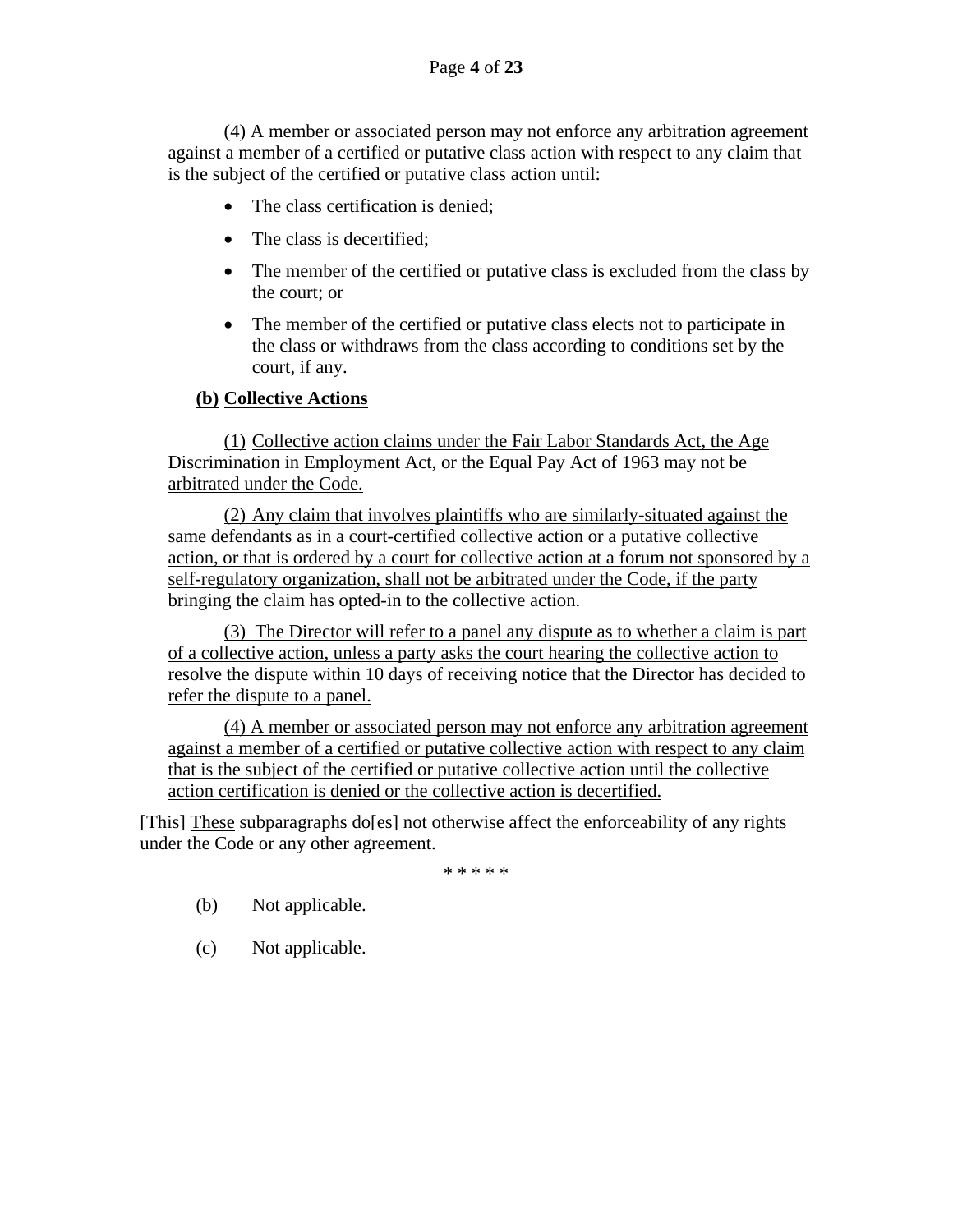## 2. Procedures of the Self-Regulatory Organization

At its meeting on July 13, 2011, the FINRA Board of Governors authorized the filing of the rule change with the SEC. No other action by FINRA is necessary for the filing of the proposed rule change.

FINRA will announce the effective date of the proposed rule change in a Regulatory Notice to be published no later than 60 days following Commission approval. The effective date will be 30 days following publication of the Regulatory Notice

announcing Commission approval.

Questions regarding this rule filing may be directed to Mignon McLemore, Assistant Chief Counsel, FINRA Dispute Resolution at (202) 728-8151.

3. Self-Regulatory Organization's Statement of the Purpose of, and Statutory Basis for, the Proposed Rule Change

a) Purpose

Current Rules 12204 of the Code of Arbitration Procedure for Customer Disputes (Customer Code) and 13204 of the Industry Code (together, class action rules) provide that any claim that is based upon the same facts and law, and involves the same defendants as in a court-certified class action or a putative class action, shall not be arbitrated, unless the party bringing the claim files with FINRA one of the following: 1) a copy of a notice filed with the court in which the class action is pending that the party will not participate in the class action or in any recovery that may result from the class action, or has withdrawn from the class according to any conditions set by the court; or 2) a notice that the party will not participate in the class action or in any recovery that may result from the class action.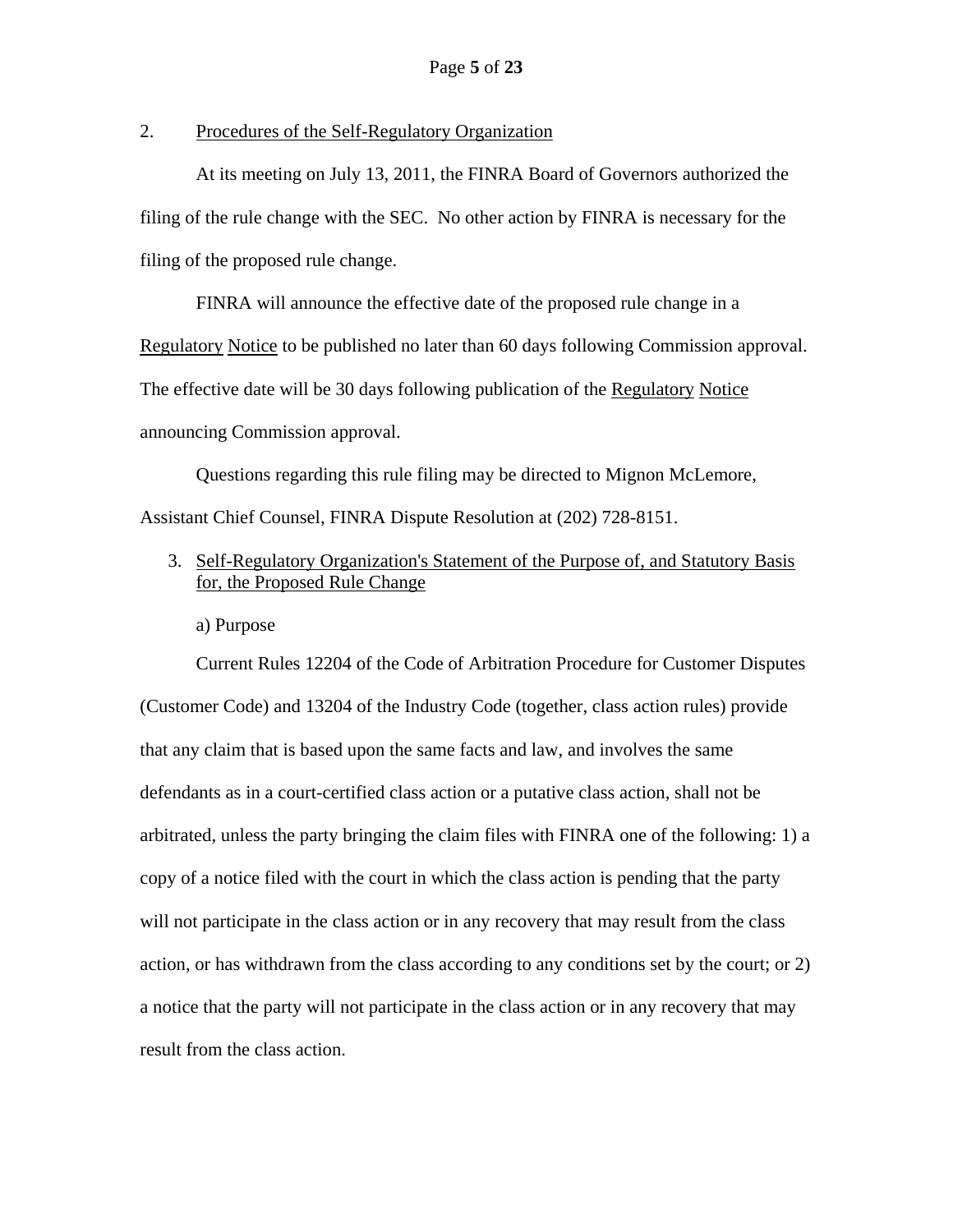### Page **6** of **23**

In 1999, FINRA issued an Interpretive Letter (FINRA Letter) stating that its class action rules should include collective action claims brought under the Fair Labor Standards Act (FLSA) and, therefore, has considered these claims ineligible for arbitration in its forum.<sup>2</sup> Nevertheless, in Hugo Gomez et al. v. Brill Securities, Inc. et al.,<sup>3</sup> a United States District Court for the Southern District of New York found that an  $FLSA<sup>4</sup>$  collective action is not a class action for purposes of Rule 13204 of the Industry Code and, thus, compelled arbitration of the claim in FINRA's dispute resolution forum.

As the court found that FINRA's interpretation of its class action rules did not expressly exclude collective actions, FINRA is proposing to amend its class action rule of the Industry Code to preclude collective action claims under the FLSA from being arbitrated in its forum. As a collective action claim also may be filed pursuant to the Age Discrimination in Employment Act  $(ADEA)^5$  or the Equal Pay Act of 1963 (EPA),<sup>6</sup> FINRA is proposing to preclude these claims from being arbitrated as well. The Customer Code would not be amended because, for the FLSA, ADEA or EPA to apply,

<u>.</u>

 $2 \text{ See, e.g., FINRA Interpretive Letter to Cliff Palefsky, Esq., dated Sept. 21, 1999. The letter is }$ available at http://www.finra.org/Industry/Regulation/Guidance/InterpretiveLetters/P002521 (last visited on June 7, 2011).

<sup>&</sup>lt;sup>3</sup> Hugo Gomez et al. v. Brill Securities, Inc. et al. (No. 10 Civ. 3503), 2010 U.S. Dist. LEXIS 118162 (S.D.N.Y. Nov. 2, 2010).

<sup>&</sup>lt;sup>4</sup> <u>See</u> 29 U.S.C. § 201 <u>et seq.</u>

 $5$  See 29 U.S.C. §§ 621 et seq. The relief provisions of the ADEA incorporate Section 16 of the FLSA, which outlines the penalties for violations of the statute, and state that the ADEA shall be enforced by the "powers, remedies and procedures" of the FLSA. See 29 U.S.C. § 626(b).

 $6$  See 29 U.S.C. § 206(d). The EPA, which is part of FLSA as amended, is administered and enforced by the United States Equal Employment Opportunity Commission. The relief provisions of the EPA also incorporate Section 16 of the FLSA.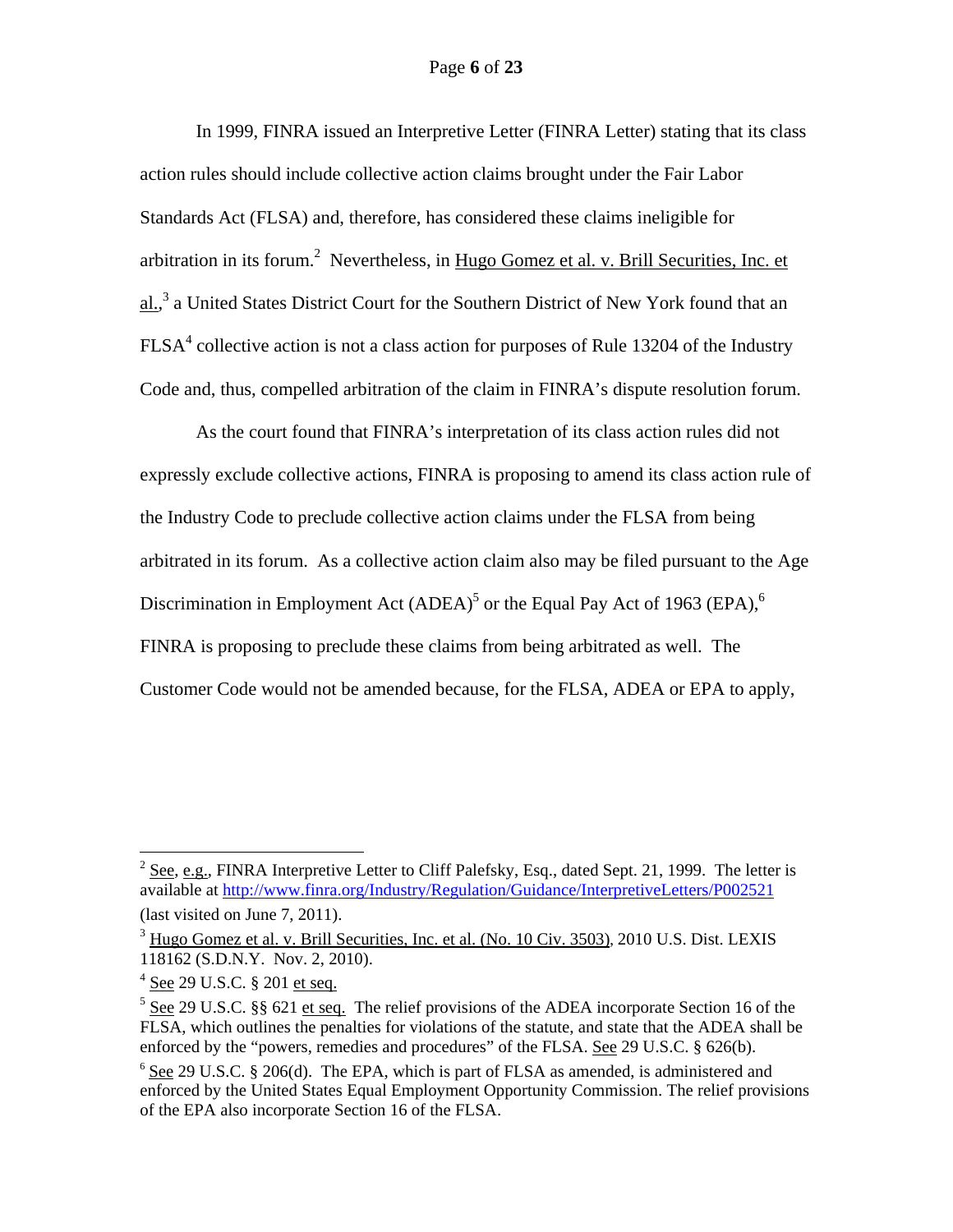there must be an employment relationship between an "employer" and "employee."<sup>7</sup> United States District Court Decision

In Gomez,<sup>8</sup> the plaintiffs, stock brokers formerly employed by Brill Securities, Inc. (Brill), filed an FLSA collective action claim seeking unpaid overtime compensation on behalf of similarly-situated former and current Brill stock brokers. They relied on the FINRA Letter which concludes that FLSA claims should be considered ineligible for arbitration in the NASD Regulation (now FINRA) forum. $9$  The court found that the FINRA Letter did not, however, distinguish between collective and class actions and, therefore, did not expressly preclude collective actions from being eligible for arbitration at FINRA. The Gomez court was not persuaded by the FINRA Letter and concluded that the differences between a class action and an FLSA collective action undercut FINRA's position that collective actions should be treated like class actions.<sup>10</sup> Based on its analysis, the court found that an FLSA collective action is not a class action for purposes of Rule 13204, and compelled arbitration of the plaintiffs' claims.<sup>11</sup>

## Collective Actions under the FLSA, ADEA, and EPA

Under the FLSA,<sup>12</sup> ADEA,<sup>13</sup> and EPA,<sup>14</sup> courts are permitted to certify a

<u>.</u>

 $^7$  See U.S. Department of Labor, "What does the Fair Labor Standards Act require?," elaws – Fair Labor Standards Act Advisor, available at http://www.dol.gov/elaws/esa/flsa/screen5.asp (last visited July 26, 2011).

 $8 \underline{\text{Supra}}$  note 3 at 2.

 $9 \underline{Id}$ .

 $10$  Supra note 3 at 4-5.

 $11$  Id. Several courts have agreed with this finding when they considered whether an FLSA collective action is arbitrable under FINRA rules. See, e.g., Velez v. PHD Capital Corp. (No. 10 Civ. 3735), 2011 U.S. Dist. LEXIS 16678 (S.D.N.Y. Feb. 3, 2011); Suschil v. Ameriprise Financial Servs., Inc. (No. 07 Civ. 2655), 2008 U.S. Dist. LEXIS 27903 (N.D. Ohio Apr. 7, 2008); and Chapman v. Lehman Bros., Inc., 279 F. Supp. 2d 1286 (S.D. Fla. 2003).

 $12$  See FLSA, supra note 4.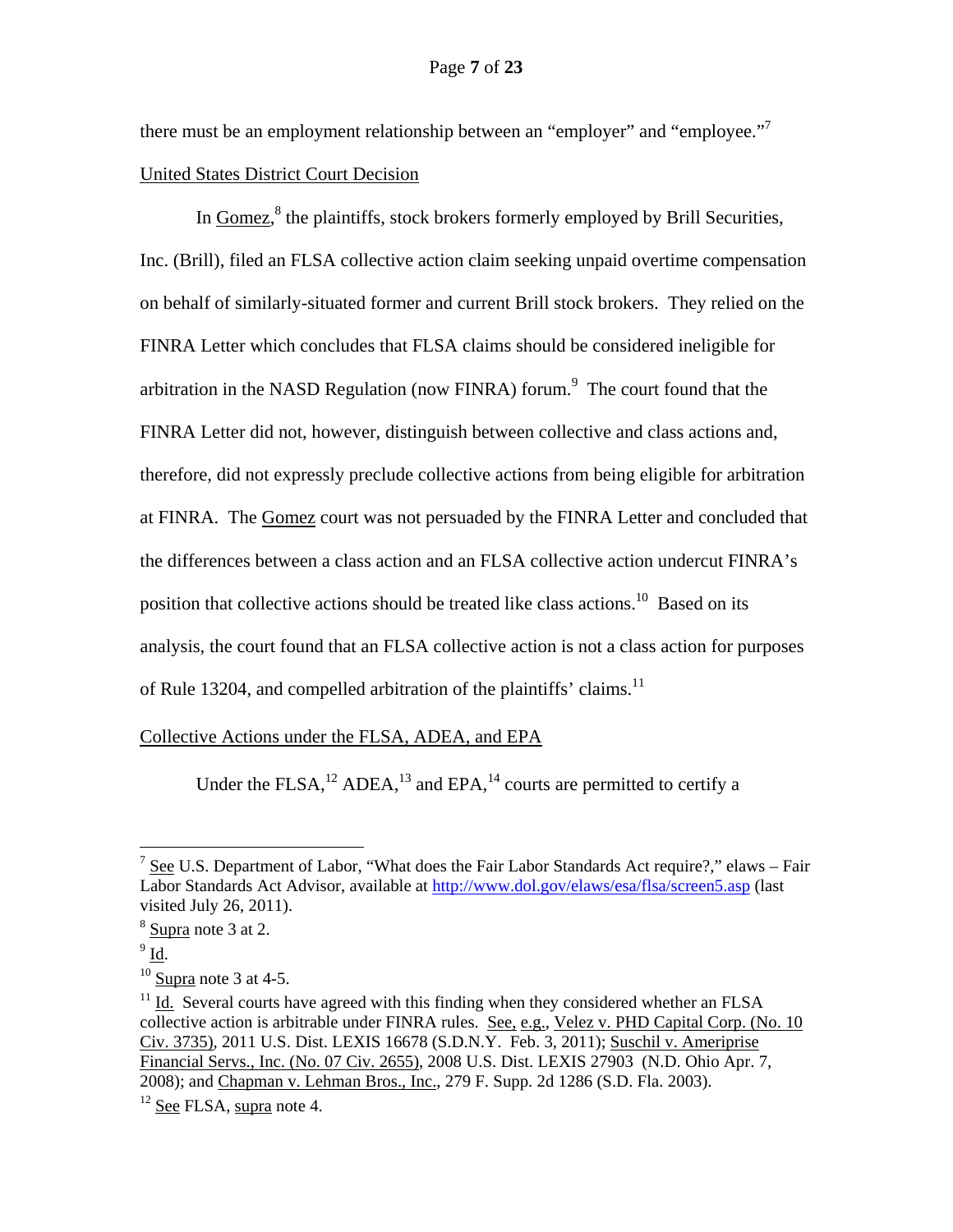collective action, rather than a class action, under the Federal Rules of Civil Procedure.<sup>15</sup> One difference between a collective action and a class action is that, under the collective action statutes, collective action members must affirmatively consent or "opt-in"<sup>16</sup> to become a member of a collective action to benefit or be bound by the judgment.<sup>17</sup> This means that a collective action member will not be bound by the case, unless the person affirmatively consents to become a member.<sup>18</sup> This requirement effectively protects the interests of absent class members,<sup>19</sup> because a lack of consent to join a collective action would not preclude them from pursuing their claims in other forums.<sup>20</sup>

Once a court grants approval for a collective action to proceed under the FLSA, ADEA or EPA,  $^{21}$  FINRA believes the collective action should be considered ineligible for arbitration in the FINRA forum.

 $18$  Id.

 $^{19}$  Id.

<sup>20</sup> See Saincome v. Truly Nolen of America, Inc. (No. 11-CV-825-JM), 2011 U.S. Dist. LEXIS 85880 (S.D.CA. Aug. 3, 2011) (affirming that 29 U.S.C. § 216(b) of FLSA permits class members to participate in a collective action on an opt-in basis only, thus preserving absent parties' rights to proceed with the claim in arbitration).

<sup>21</sup> See Hyman v. First Union Corp., 982 F. Supp. 1, 26 (D.D.C. 1997) (court approving two collective actions, one for former bank employees and one for persons seeking employment, alleging age discrimination under the ADEA). See also Schwed v. General Electric Co. (No. 94-CV-1308), 1997 U.S. Dist. LEXIS 5103 at \*10 (N.D.N.Y. April 11, 1997) (court approving collective action for former employees of an industrial power plant alleging age discrimination); Jarvaise et al v. Rand Corporation (Civil Action No. 96-2680), 212 F.R.D. 1 (D.D.C. 2002) (court certifying class of all female Rand employees in exempt positions under EPA).

<sup>&</sup>lt;sup>13</sup> See ADEA, supra note 5.

<sup>&</sup>lt;sup>14</sup> See EPA, supra note 6.

<sup>&</sup>lt;sup>15</sup> Fed. R. Civ. P. 23.

<sup>&</sup>lt;sup>16</sup> Cathy Ventrell-Monsees, Representative and Collective Actions Under the ADEA Class Actions in Employment Law: Class Action Basics, August 10, 1999, http://www.bna.com/bnabooks/ababna/annual/99/adeaclas.pdf at 1-3.

 $\frac{17}{17}$  Id.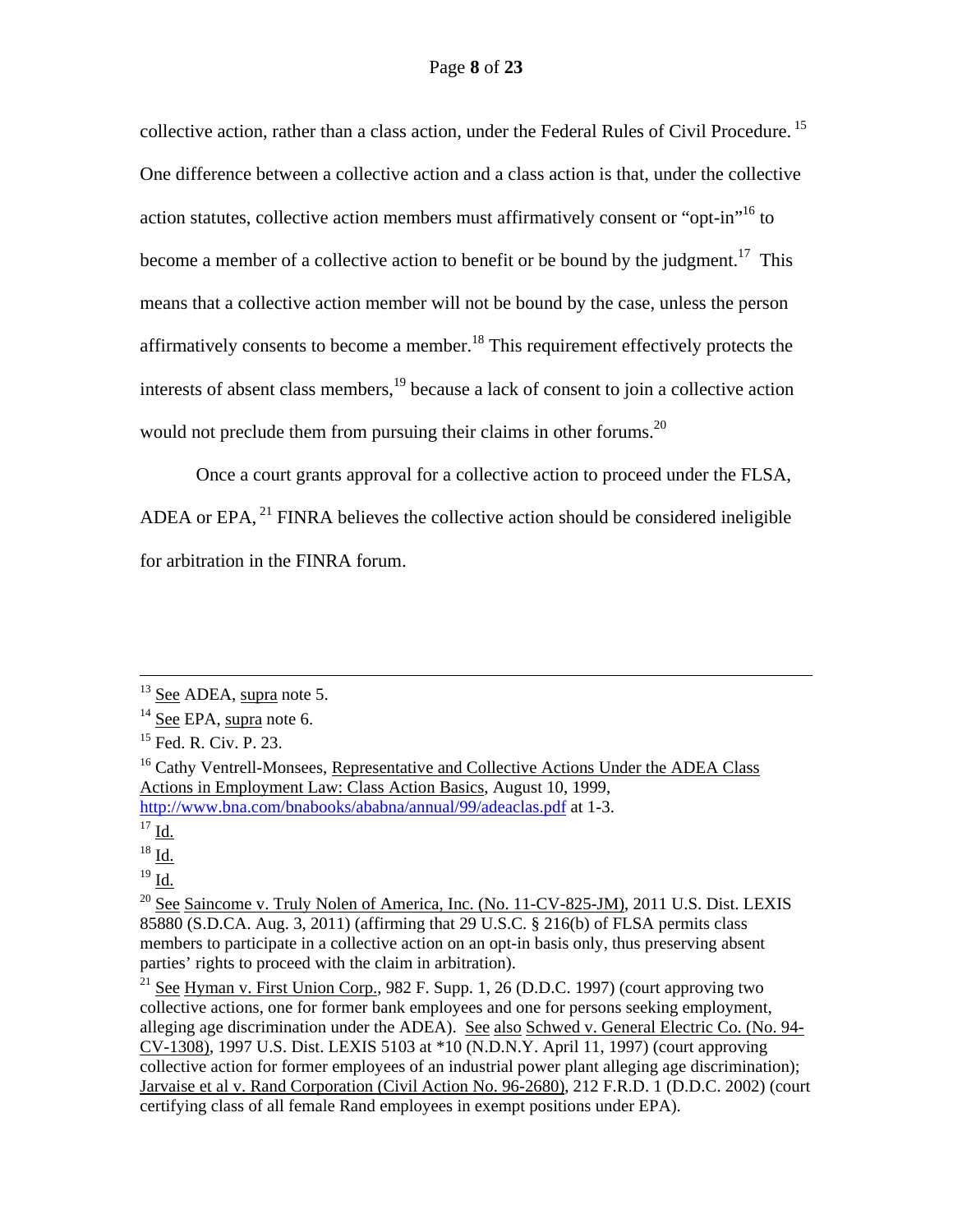### Proposed Amendments to Rule 13204

 $\overline{a}$ 

FINRA is proposing, therefore, to amend Rule 13204 of the Industry Code to preclude collective actions from being arbitrated in the forum.

The current rule would be separated into two sections: subparagraph (a) for class actions, and subparagraph (b) for collective actions. Subparagraph (a) would be titled, "Class Actions," and re-numbered. Subparagraph (b) would be titled, "Collective Actions," and would contain four subparagraphs.

First, proposed Rule 13204(b)(1) would state that collective action claims under the FLSA, the ADEA, or the EPA may not be arbitrated under the Code. FINRA believes that, although collective actions are opt in actions, once a court grants approval for the collective action to proceed under a federal statute, the claims in dispute are administered like a class action, and, therefore, should be ineligible for arbitration in FINRA's forum. Moreover, FINRA believes that collective actions, like class actions, should be handled by the judiciary system, which has extensive procedures to manage such claims.

Second, under proposed Rule 13204(b)(2), any claim that involves similarlysituated<sup>22</sup> plaintiffs against the same defendants, like a court-certified collective action or a putative collective action,  $23 \text{ would not be arbitrated in FINRA's activation forum.}$ Thus, if an associated person opts in to a collective action, that person could not arbitrate

<sup>&</sup>lt;sup>22</sup> The FLSA statute uses the term "similarly-situated", but does not define it. <u>See</u> 29 U.S.C.  $\S$ 216(b). However, its meaning can be understood by considering two of the class action criteria in which a plaintiff must demonstrate that there are common questions of law or fact, and the claims or defenses of the class representatives are typical of those of the class. See supra note 15.

<sup>23</sup> Before a collective action is certified, courts often refer to the case as a *putative* collective action.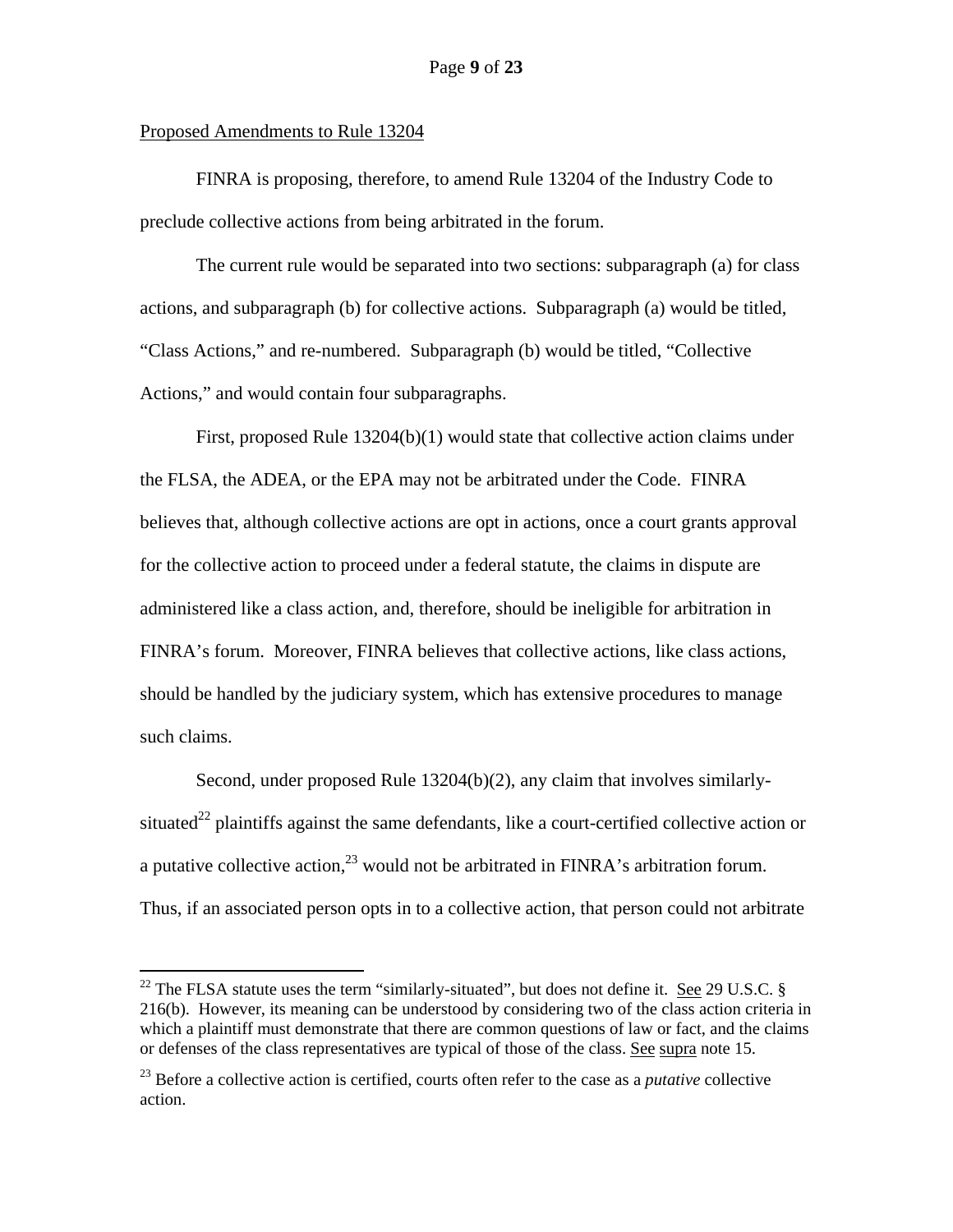the same claims in FINRA's arbitration forum. The proposed rule would not prevent an associated person from opting in to a collective action in court. However, an associated person would be required to choose the forum – either arbitration or court – that the person believes would address effectively the issues in dispute. Further, under proposed Rule 13204(b)(2), a case in which a court orders the plaintiffs to file as a collective action at a forum not sponsored by a self-regulatory organization would be ineligible for arbitration at FINRA.

Third, proposed Rule 13204(b)(3) would give arbitrators the authority to decide disputes about whether a claim is part of a collective action. This provision would be consistent with the proposed, renumbered class action rule, Rule  $13204(a)(3)$ , in that the panel decides the merits and disposition of an arbitration claim. Alternatively, under the proposed rule, parties may ask the court hearing the collective action to resolve the dispute concerning whether the claim is part of the collective action within 10 days of receiving notice that the Director has decided to refer the dispute to a panel.

Fourth, proposed Rule 13204(b)(4) would prohibit a member firm or associated person from enforcing any arbitration agreement against a member of a certified or putative collective action with respect to any claim that is the subject of the certified or putative collective action until either the collective certification is denied or the group is decertified. This proposed rule clarifies that the existence of a certified or putative collective action nullifies any pre-dispute arbitration agreements. If, however, a court denies a plaintiff's request to certify a collective action or the court decertifies the collective action, the pre-dispute arbitration agreement would be enforceable, and FINRA would arbitrate the claims.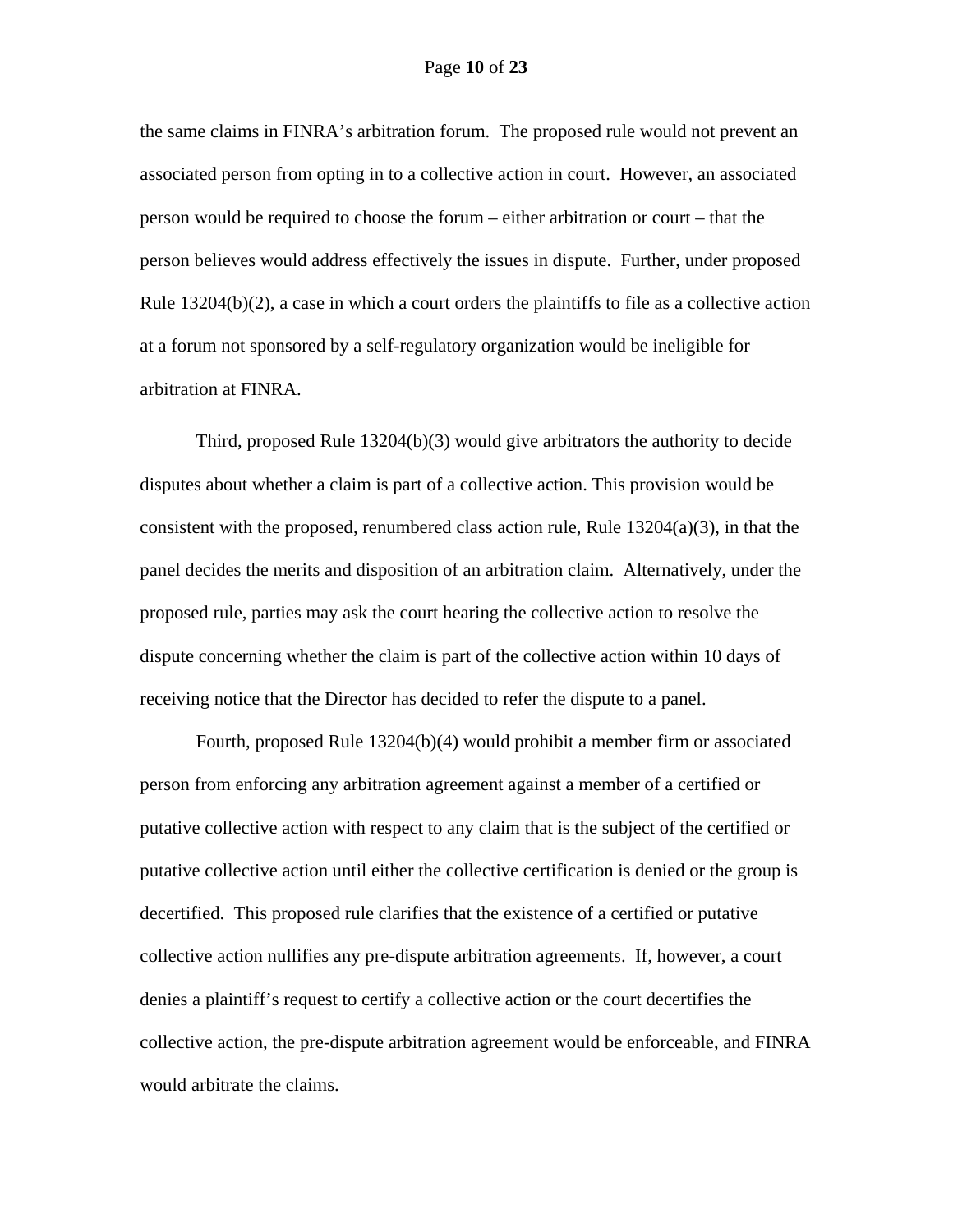Finally, FINRA is proposing to amend grammatical references in the concluding paragraph to clarify that it applies to class actions as well as collective actions.

FINRA believes the proposed rule would facilitate the efficient resolution of collective actions, as the courts have established procedures to manage these types of representative actions. Moreover, FINRA believes access to courts for class or collective action litigation should be preserved for associated persons, and the proposal accomplishes this goal.

b) Statutory Basis

FINRA believes that the proposed rule change is consistent with the provisions of Section 15A(b)(6) of the Act,  $24$  which requires, among other things, that FINRA rules must be designed to prevent fraudulent and manipulative acts and practices, to promote just and equitable principles of trade, and, in general, to protect investors and the public interest. FINRA believes the proposal would facilitate the efficient resolution of collective actions, as courts have established procedures to manage these types of representative actions. Further, FINRA believes preserving access to courts for these types of claims for associated persons protects the public interest as it permits associated persons and the forum to allocate resources effectively.

#### 4. Self-Regulatory Organization's Statement on Burden on Competition

FINRA does not believe that the proposed rule change will result in any burden on competition or capital formation that is not necessary or appropriate in furtherance of the purposes of the Act, as amended.<sup>25</sup> Further, FINRA believes that the proposal will

 $^{24}$  15 U.S.C. § 78o-3 (b)(6).

 $25$  15 U.S.C. § 78c (f).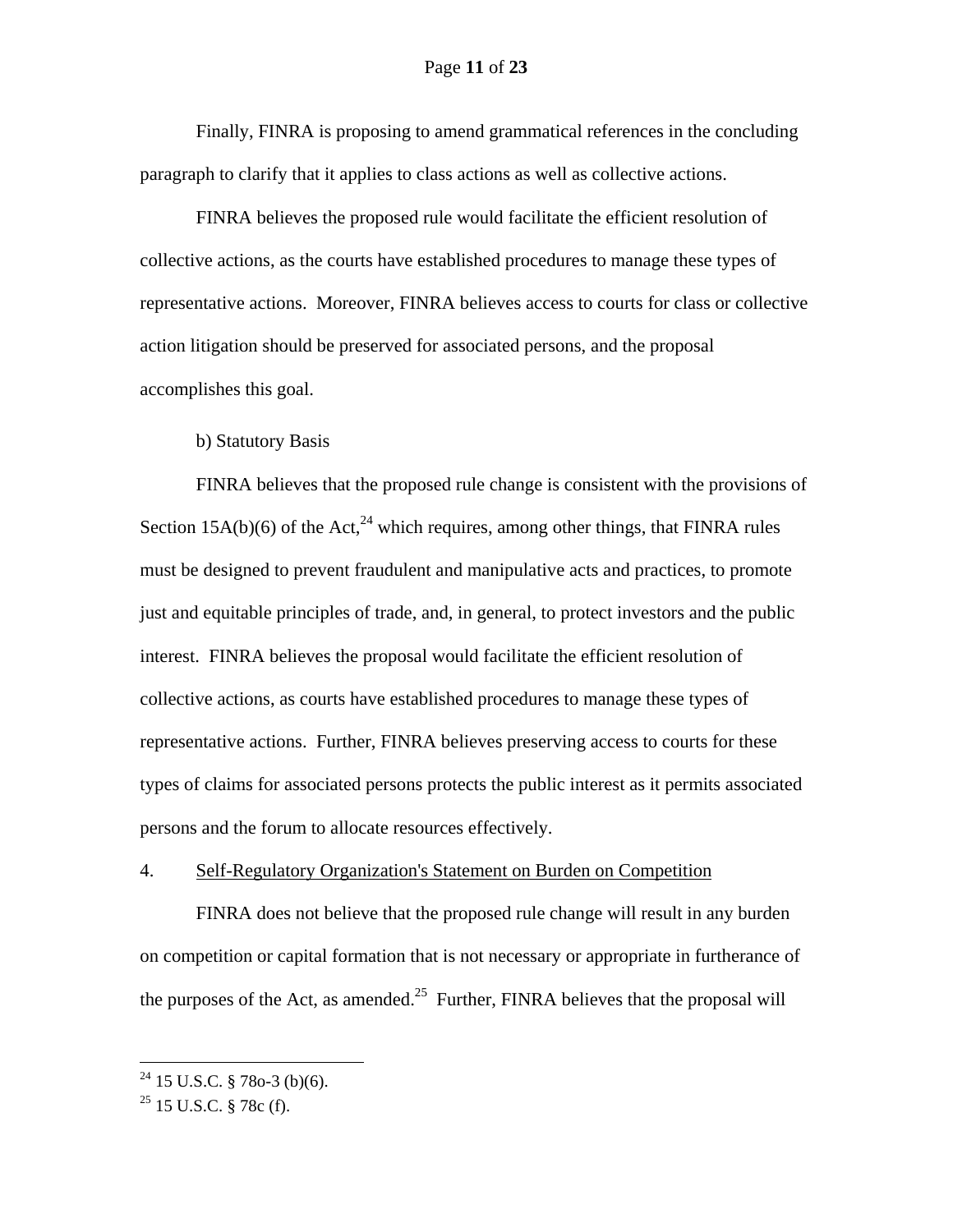promote efficiency in the arbitration forum as class and collective actions will be

administered by the judicial system, which have established procedures to manage such

cases.

5. Self-Regulatory Organization's Statement on Comments on the Proposed Rule Change Received from Members, Participants, or Others

Written comments were neither solicited nor received.

6. Extension of Time Period for Commission Action

FINRA does not consent at this time to an extension of the time period for

Commission action specified in Section 19(b)(2) of the Act.

7. Basis for Summary Effectiveness Pursuant to Section 19(b)(3) or for Accelerated Effectiveness Pursuant to Section 19(b)(2)

Not applicable.

8. Proposed Rule Change Based on Rules of Another Self-Regulatory Organization or of the Commission

Not applicable.

- 9. Exhibits
	- 1. Completed notice of proposed rule change for publication in the Federal

Register.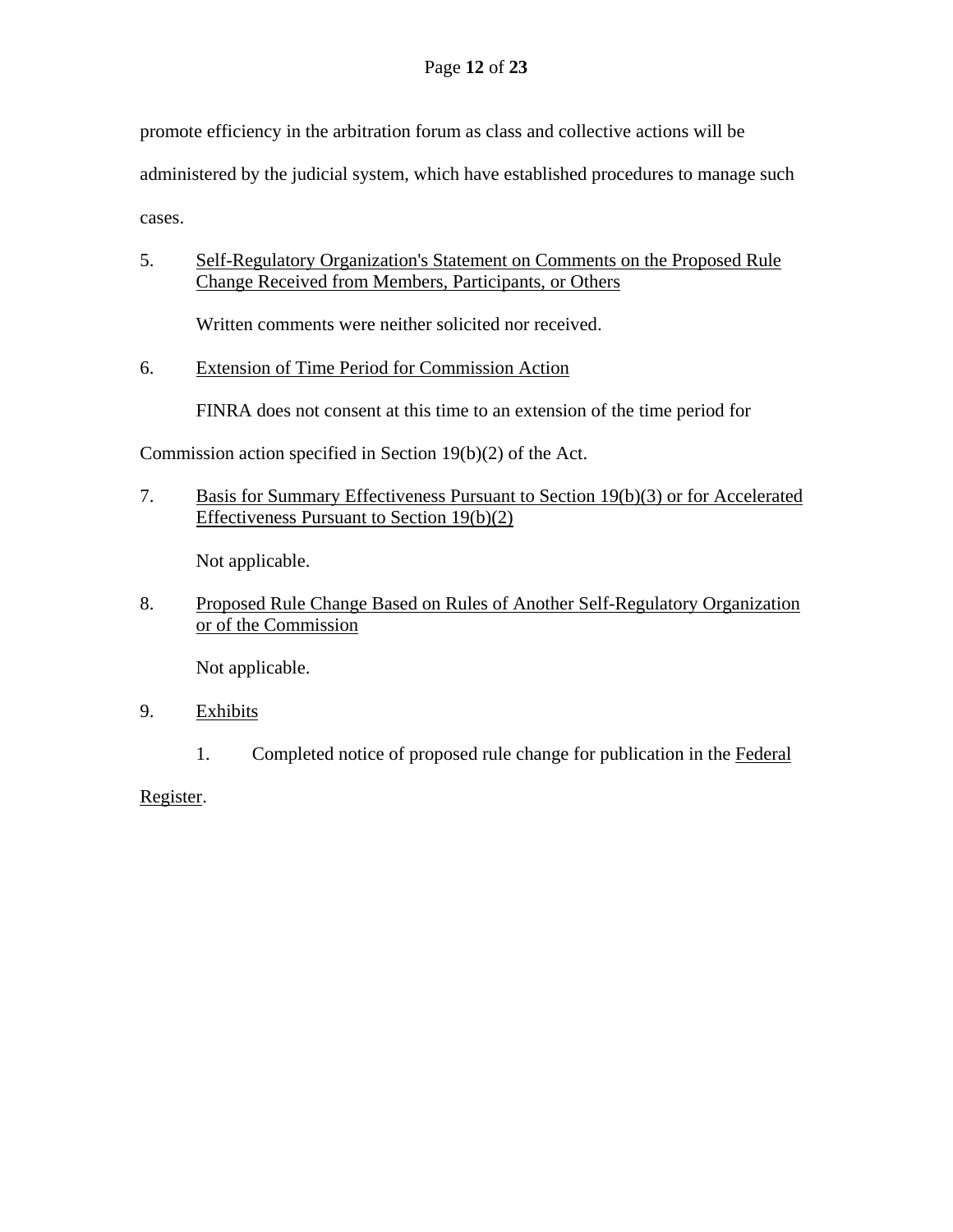# EXHIBIT 1

# SECURITIES AND EXCHANGE COMMISSION (Release No. 34- ; File No. SR-FINRA-2011-075)

Self-Regulatory Organizations; Financial Industry Regulatory Authority, Inc.; Notice of Filing of Proposed Rule Change Relating to Amend the Industry Code of Arbitration Procedure to Preclude Collective Action Claims from Being Arbitrated

Pursuant to Section 19(b)(1) of the Securities Exchange Act of 1934 ("Act")<sup>1</sup> and Rule 19b-4 thereunder, $^2$  notice is hereby given that on December 22, 2011, the Financial Industry Regulatory Authority, Inc. ("FINRA") filed with the Securities and Exchange Commission ("SEC" or "Commission"), the proposed rule change as described in Items I, II, and III below, which Items have been prepared by FINRA. The Commission is publishing this notice to solicit comments on the proposed rule change from interested persons.

# I. Self-Regulatory Organization's Statement of the Terms of Substance of the Proposed Rule Change

FINRA is proposing to amend Rule 13201 of the Code of Arbitration Procedure for Industry Disputes ("Industry Code") to preclude collective action claims under the Fair Labor Standards Act (FLSA), the Age Discrimination in Employment Act (ADEA), or the Equal Pay Act of 1963 (EPA) from being arbitrated under the Industry Code.

The text of the proposed rule change is available on FINRA's website at http://www.finra.org, at the principal office of FINRA and at the Commission's Public Reference Room.

 $\frac{1}{1}$ 15 U.S.C. 78s(b)(1).

<sup>2</sup> 17 CFR 240.19b-4.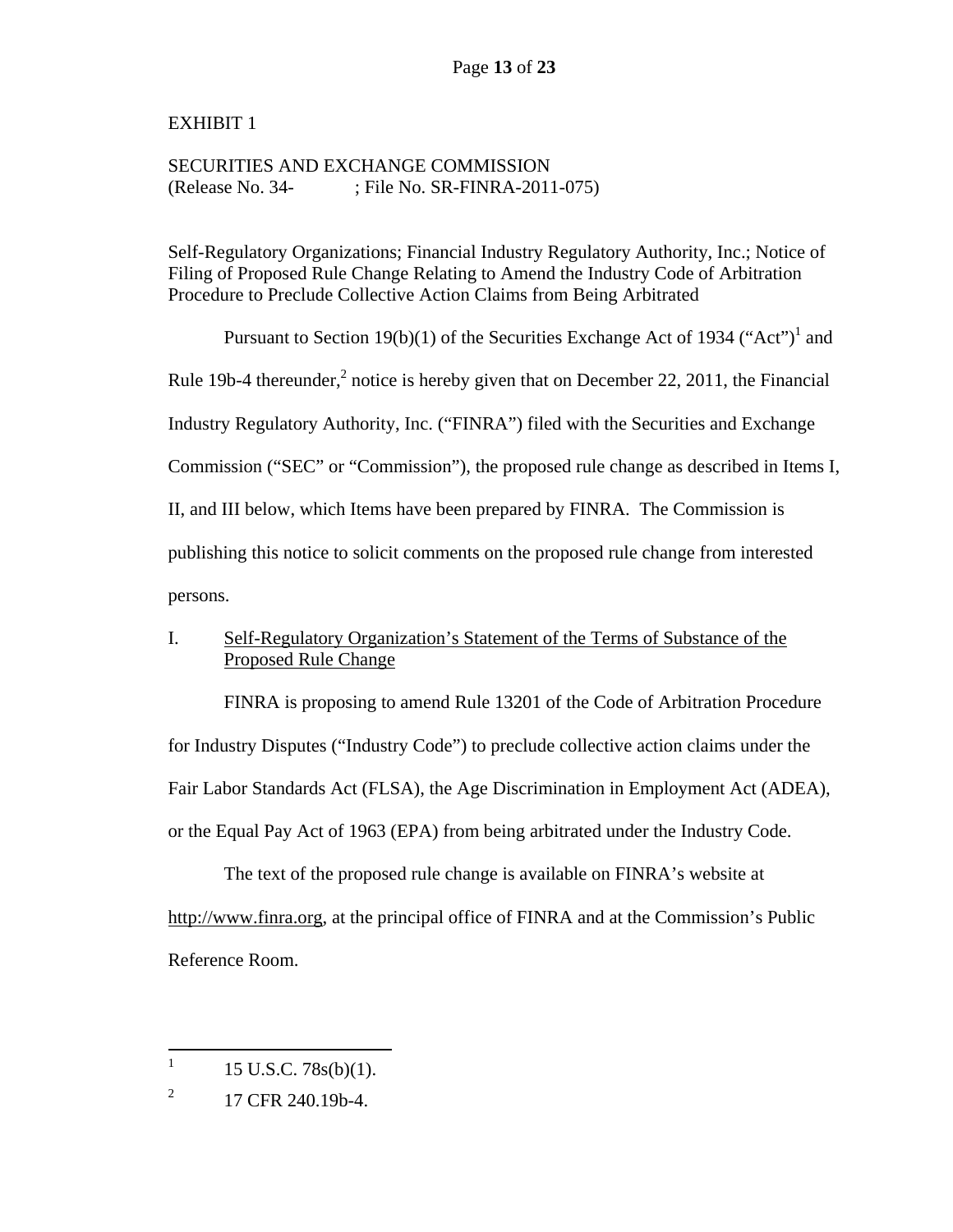II. Self-Regulatory Organization's Statement of the Purpose of, and Statutory Basis for, the Proposed Rule Change

In its filing with the Commission, FINRA included statements concerning the purpose of and basis for the proposed rule change and discussed any comments it received on the proposed rule change. The text of these statements may be examined at the places specified in Item IV below. FINRA has prepared summaries, set forth in sections A, B, and C below, of the most significant aspects of such statements.

## A. Self-Regulatory Organization's Statement of the Purpose of, and Statutory Basis for, the Proposed Rule Change

1. Purpose

Current Rules 12204 of the Code of Arbitration Procedure for Customer Disputes (Customer Code) and 13204 of the Industry Code (together, class action rules) provide that any claim that is based upon the same facts and law, and involves the same defendants as in a court-certified class action or a putative class action, shall not be arbitrated, unless the party bringing the claim files with FINRA one of the following: 1) a copy of a notice filed with the court in which the class action is pending that the party will not participate in the class action or in any recovery that may result from the class action, or has withdrawn from the class according to any conditions set by the court; or 2) a notice that the party will not participate in the class action or in any recovery that may result from the class action.

In 1999, FINRA issued an Interpretive Letter (FINRA Letter) stating that its class action rules should include collective action claims brought under the Fair Labor Standards Act (FLSA) and, therefore, has considered these claims ineligible for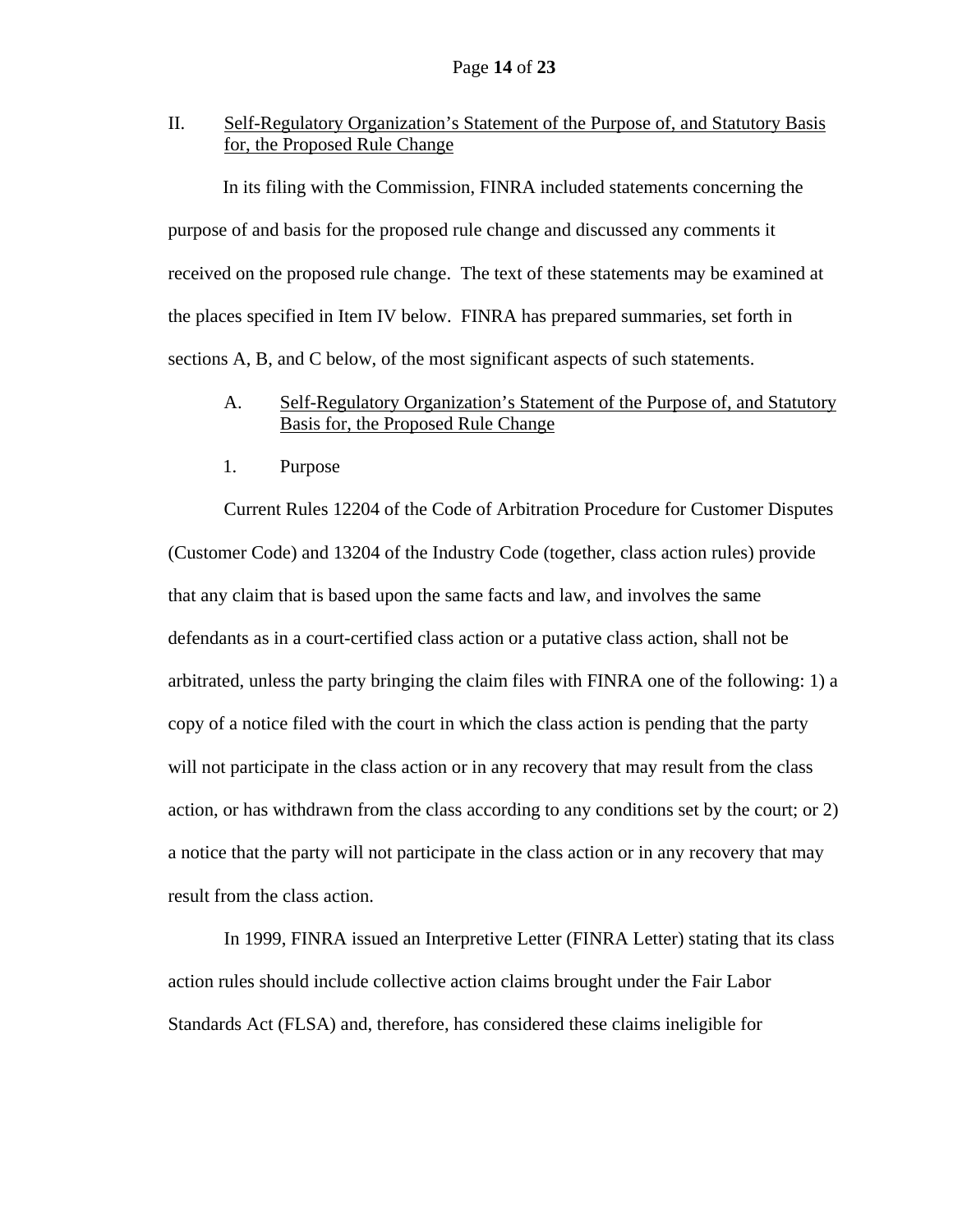### Page **15** of **23**

arbitration in its forum.<sup>3</sup> Nevertheless, in Hugo Gomez et al. v. Brill Securities, Inc. et al.,<sup>4</sup> a United States District Court for the Southern District of New York found that an  $FLSA<sup>5</sup>$  collective action is not a class action for purposes of Rule 13204 of the Industry Code and, thus, compelled arbitration of the claim in FINRA's dispute resolution forum.

As the court found that FINRA's interpretation of its class action rules did not expressly exclude collective actions, FINRA is proposing to amend its class action rule of the Industry Code to preclude collective action claims under the FLSA from being arbitrated in its forum. As a collective action claim also may be filed pursuant to the Age Discrimination in Employment Act  $(ADEA)^6$  or the Equal Pay Act of 1963 (EPA),<sup>7</sup> FINRA is proposing to preclude these claims from being arbitrated as well. The Customer Code would not be amended because, for the FLSA, ADEA or EPA to apply, there must be an employment relationship between an "employer" and "employee."<sup>8</sup>

 $3 \text{ See}, e.g., FINRA Interpretive Letter to Cliff Palefsky, Esq., dated Sept. 21, 1999. The letter is$ available at http://www.finra.org/Industry/Regulation/Guidance/InterpretiveLetters/P002521

<sup>(</sup>last visited on June 7, 2011).

<sup>&</sup>lt;sup>4</sup> Hugo Gomez et al. v. Brill Securities, Inc. et al. (No. 10 Civ. 3503), 2010 U.S. Dist. LEXIS 118162 (S.D.N.Y. Nov. 2, 2010).

<sup>&</sup>lt;sup>5</sup> <u>See</u> 29 U.S.C. § 201 <u>et seq.</u>

 $6$  See 29 U.S.C. §§ 621 et seq. The relief provisions of the ADEA incorporate Section 16 of the FLSA, which outlines the penalties for violations of the statute, and state that the ADEA shall be enforced by the "powers, remedies and procedures" of the FLSA. See 29 U.S.C. § 626(b).

<sup>&</sup>lt;sup>7</sup> See 29 U.S.C. § 206(d). The EPA, which is part of FLSA as amended, is administered and enforced by the United States Equal Employment Opportunity Commission. The relief provisions of the EPA also incorporate Section 16 of the FLSA.

 $8$  See U.S. Department of Labor, "What does the Fair Labor Standards Act require?," elaws – Fair Labor Standards Act Advisor, available at http://www.dol.gov/elaws/esa/flsa/screen5.asp (last visited July 26, 2011).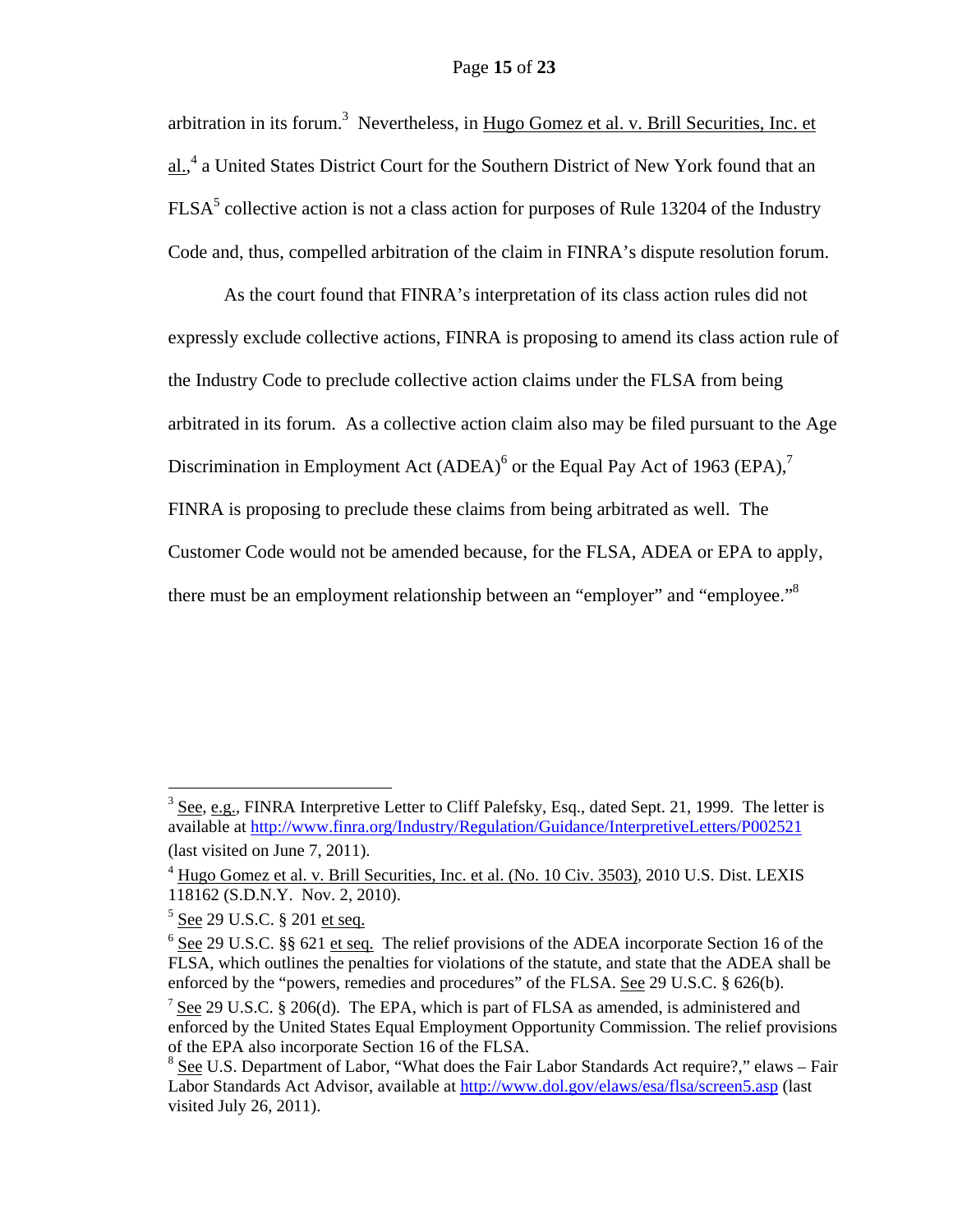## United States District Court Decision

In Gomez,<sup>9</sup> the plaintiffs, stock brokers formerly employed by Brill Securities, Inc. (Brill), filed an FLSA collective action claim seeking unpaid overtime compensation on behalf of similarly-situated former and current Brill stock brokers. They relied on the FINRA Letter which concludes that FLSA claims should be considered ineligible for arbitration in the NASD Regulation (now FINRA) forum.<sup>10</sup> The court found that the FINRA Letter did not, however, distinguish between collective and class actions and, therefore, did not expressly preclude collective actions from being eligible for arbitration at FINRA. The Gomez court was not persuaded by the FINRA Letter and concluded that the differences between a class action and an FLSA collective action undercut FINRA's position that collective actions should be treated like class actions.<sup>11</sup> Based on its analysis, the court found that an FLSA collective action is not a class action for purposes of Rule 13204, and compelled arbitration of the plaintiffs' claims.<sup>12</sup>

### Collective Actions under the FLSA, ADEA, and EPA

Under the FLSA, $^{13}$  ADEA, $^{14}$  and EPA, $^{15}$  courts are permitted to certify a

collective action, rather than a class action, under the Federal Rules of Civil Procedure.<sup>16</sup>

 $9^9$  Supra note 3 at 2.

 $\frac{10}{11}$  Supra note 3 at 4-5.

 $12$  Id. Several courts have agreed with this finding when they considered whether an FLSA collective action is arbitrable under FINRA rules. See, e.g., Velez v. PHD Capital Corp. (No. 10 Civ. 3735), 2011 U.S. Dist. LEXIS 16678 (S.D.N.Y. Feb. 3, 2011); Suschil v. Ameriprise Financial Servs., Inc. (No. 07 Civ. 2655), 2008 U.S. Dist. LEXIS 27903 (N.D. Ohio Apr. 7, 2008); and Chapman v. Lehman Bros., Inc., 279 F. Supp. 2d 1286 (S.D. Fla. 2003).

 $13$  See FLSA, supra note 4.

<sup>&</sup>lt;sup>14</sup> See ADEA, supra note 5.

 $15$  See EPA, supra note 6.

<sup>16</sup> Fed. R. Civ. P. 23.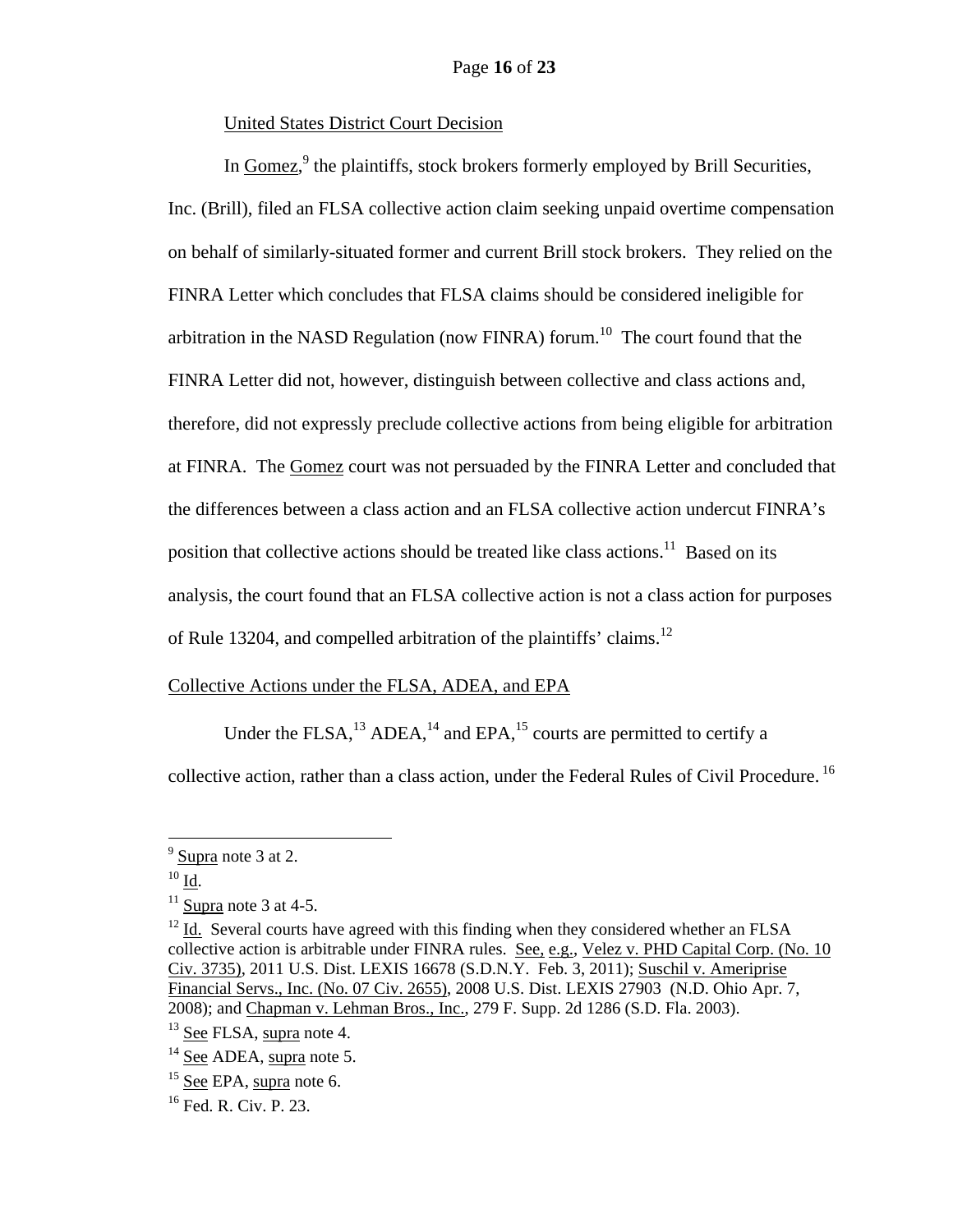One difference between a collective action and a class action is that, under the collective action statutes, collective action members must affirmatively consent or "opt-in"<sup>17</sup> to become a member of a collective action to benefit or be bound by the judgment.<sup>18</sup> This means that a collective action member will not be bound by the case, unless the person affirmatively consents to become a member.<sup>19</sup> This requirement effectively protects the interests of absent class members, $^{20}$  because a lack of consent to join a collective action would not preclude them from pursuing their claims in other forums.<sup>21</sup>

Once a court grants approval for a collective action to proceed under the FLSA, ADEA or EPA,  $^{22}$  FINRA believes the collective action should be considered ineligible for arbitration in the FINRA forum.

### Proposed Amendments to Rule 13204

FINRA is proposing, therefore, to amend Rule 13204 of the Industry Code to preclude collective actions from being arbitrated in the forum.

 $\overline{a}$ 

 $20$  Id.

<sup>&</sup>lt;sup>17</sup> Cathy Ventrell-Monsees, Representative and Collective Actions Under the ADEA Class Actions in Employment Law: Class Action Basics, August 10, 1999, http://www.bna.com/bnabooks/ababna/annual/99/adeaclas.pdf at 1-3.

 $18$  Id.

 $19$  Id.

 $21$  See Saincome v. Truly Nolen of America, Inc. (No. 11-CV-825-JM), 2011 U.S. Dist. LEXIS 85880 (S.D.CA. Aug. 3, 2011) (affirming that 29 U.S.C. § 216(b) of FLSA permits class members to participate in a collective action on an opt-in basis only, thus preserving absent parties' rights to proceed with the claim in arbitration).

<sup>&</sup>lt;sup>22</sup> See Hyman v. First Union Corp., 982 F. Supp. 1, 26 (D.D.C. 1997) (court approving two collective actions, one for former bank employees and one for persons seeking employment, alleging age discrimination under the ADEA). See also Schwed v. General Electric Co. (No. 94- CV-1308), 1997 U.S. Dist. LEXIS 5103 at \*10 (N.D.N.Y. April 11, 1997) (court approving collective action for former employees of an industrial power plant alleging age discrimination); Jarvaise et al v. Rand Corporation (Civil Action No. 96-2680), 212 F.R.D. 1 (D.D.C. 2002) (court certifying class of all female Rand employees in exempt positions under EPA).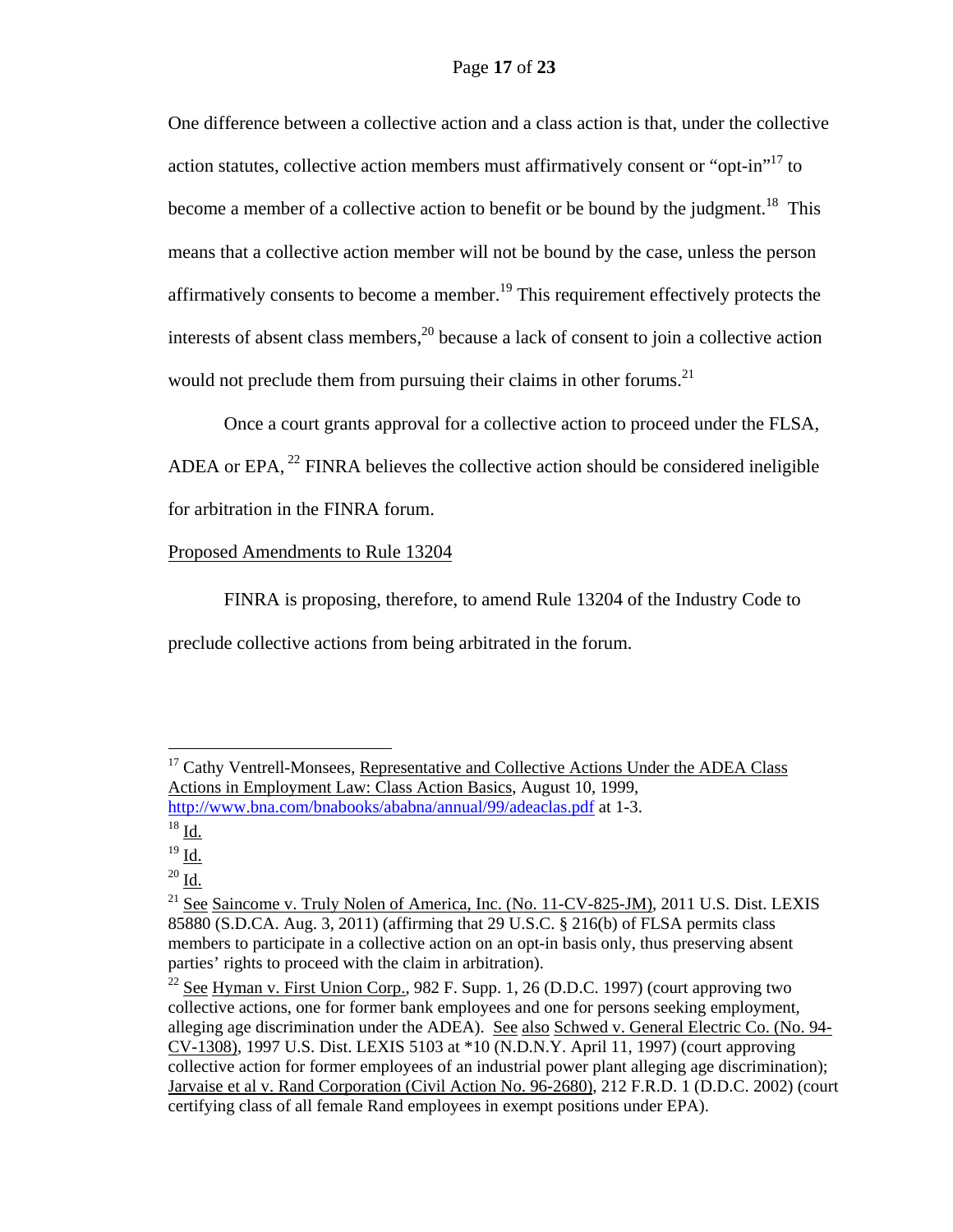### Page **18** of **23**

The current rule would be separated into two sections: subparagraph (a) for class actions, and subparagraph (b) for collective actions. Subparagraph (a) would be titled, "Class Actions," and re-numbered. Subparagraph (b) would be titled, "Collective Actions," and would contain four subparagraphs.

First, proposed Rule 13204(b)(1) would state that collective action claims under the FLSA, the ADEA, or the EPA may not be arbitrated under the Code. FINRA believes that, although collective actions are opt in actions, once a court grants approval for the collective action to proceed under a federal statute, the claims in dispute are administered like a class action, and, therefore, should be ineligible for arbitration in FINRA's forum. Moreover, FINRA believes that collective actions, like class actions, should be handled by the judiciary system, which has extensive procedures to manage such claims.

Second, under proposed Rule 13204(b)(2), any claim that involves similarlysituated<sup>23</sup> plaintiffs against the same defendants, like a court-certified collective action or a putative collective action,  $24$  would not be arbitrated in FINRA's arbitration forum. Thus, if an associated person opts in to a collective action, that person could not arbitrate the same claims in FINRA's arbitration forum. The proposed rule would not prevent an associated person from opting in to a collective action in court. However, an associated person would be required to choose the forum – either arbitration or court – that the person believes would address effectively the issues in dispute. Further, under proposed

<sup>&</sup>lt;sup>23</sup> The FLSA statute uses the term "similarly-situated", but does not define it. <u>See</u> 29 U.S.C.  $\S$ 216(b). However, its meaning can be understood by considering two of the class action criteria in which a plaintiff must demonstrate that there are common questions of law or fact, and the claims or defenses of the class representatives are typical of those of the class. See supra note 15.

<sup>24</sup> Before a collective action is certified, courts often refer to the case as a *putative* collective action.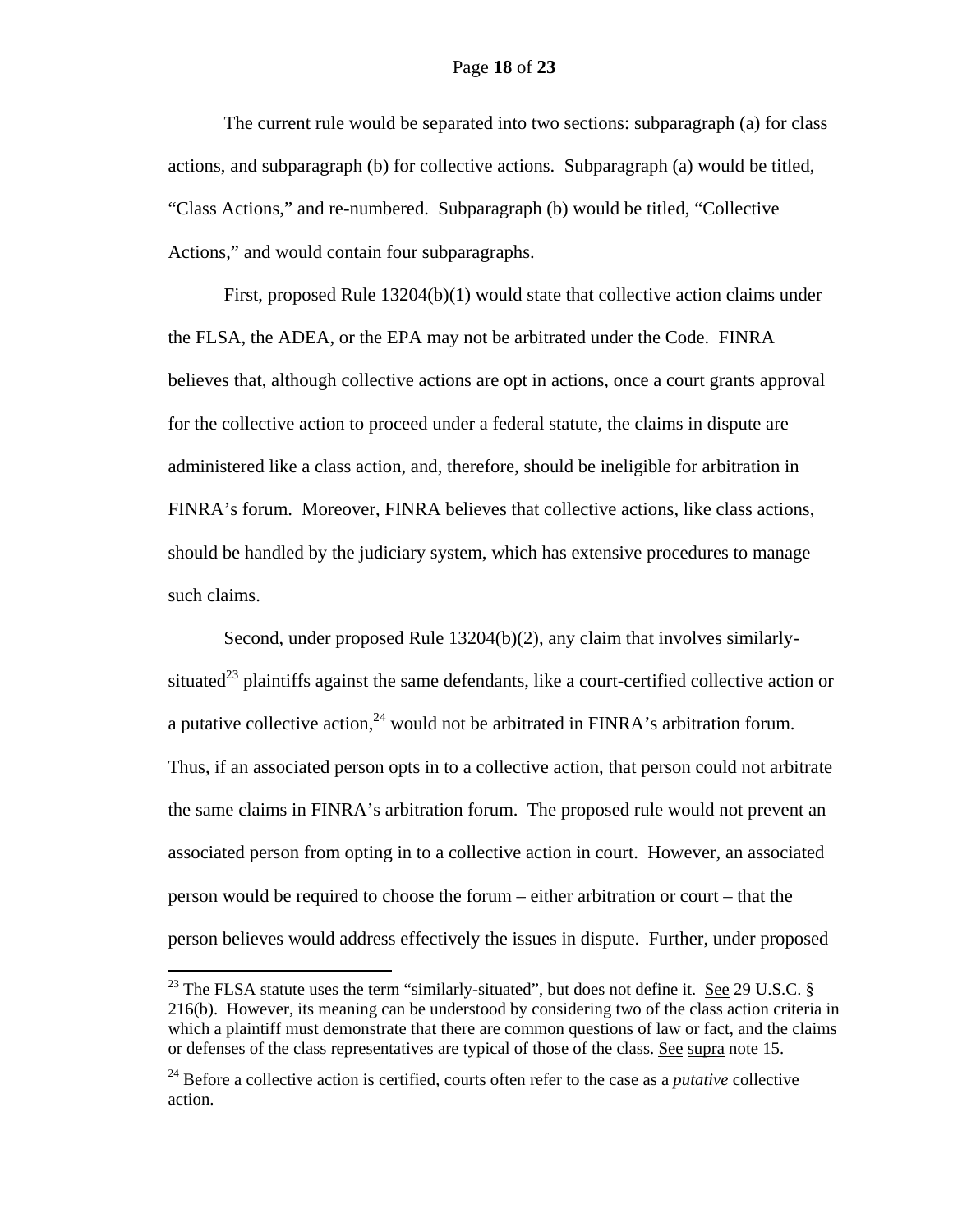Rule 13204(b)(2), a case in which a court orders the plaintiffs to file as a collective action at a forum not sponsored by a self-regulatory organization would be ineligible for arbitration at FINRA.

Third, proposed Rule 13204(b)(3) would give arbitrators the authority to decide disputes about whether a claim is part of a collective action. This provision would be consistent with the proposed, renumbered class action rule, Rule  $13204(a)(3)$ , in that the panel decides the merits and disposition of an arbitration claim. Alternatively, under the proposed rule, parties may ask the court hearing the collective action to resolve the dispute concerning whether the claim is part of the collective action within 10 days of receiving notice that the Director has decided to refer the dispute to a panel.

Fourth, proposed Rule 13204(b)(4) would prohibit a member firm or associated person from enforcing any arbitration agreement against a member of a certified or putative collective action with respect to any claim that is the subject of the certified or putative collective action until either the collective certification is denied or the group is decertified. This proposed rule clarifies that the existence of a certified or putative collective action nullifies any pre-dispute arbitration agreements. If, however, a court denies a plaintiff's request to certify a collective action or the court decertifies the collective action, the pre-dispute arbitration agreement would be enforceable, and FINRA would arbitrate the claims.

Finally, FINRA is proposing to amend grammatical references in the concluding paragraph to clarify that it applies to class actions as well as collective actions.

FINRA believes the proposed rule would facilitate the efficient resolution of collective actions, as the courts have established procedures to manage these types of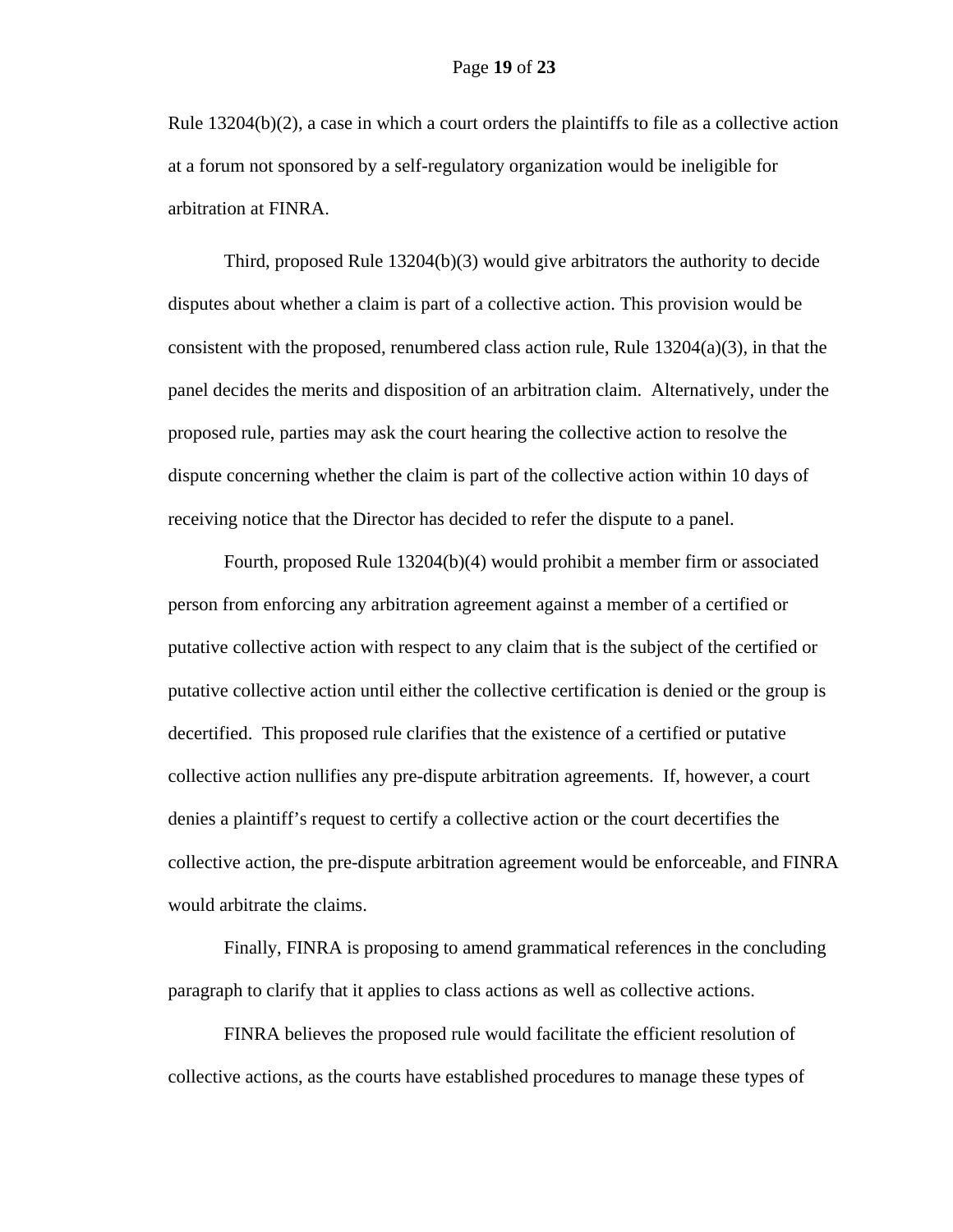representative actions. Moreover, FINRA believes access to courts for class or collective action litigation should be preserved for associated persons, and the proposal accomplishes this goal.

## 2. Statutory Basis

FINRA believes that the proposed rule change is consistent with the provisions of Section 15A(b)(6) of the Act, $^{25}$  which requires, among other things, that FINRA rules must be designed to prevent fraudulent and manipulative acts and practices, to promote just and equitable principles of trade, and, in general, to protect investors and the public interest. FINRA believes the proposal would facilitate the efficient resolution of collective actions, as courts have established procedures to manage these types of representative actions. Further, FINRA believes preserving access to courts for these types of claims for associated persons protects the public interest as it permits associated persons and the forum to allocate resources effectively.

#### B. Self-Regulatory Organization's Statement on Burden on Competition

FINRA does not believe that the proposed rule change will result in any burden on competition or capital formation that is not necessary or appropriate in furtherance of the purposes of the Act, as amended.<sup>26</sup> Further, FINRA believes that the proposal will promote efficiency in the arbitration forum as class and collective actions will be administered by the judicial system, which have established procedures to manage such cases.

 $^{25}$  15 U.S.C. § 78o-3 (b)(6).

<sup>26 15</sup> U.S.C. § 78c (f).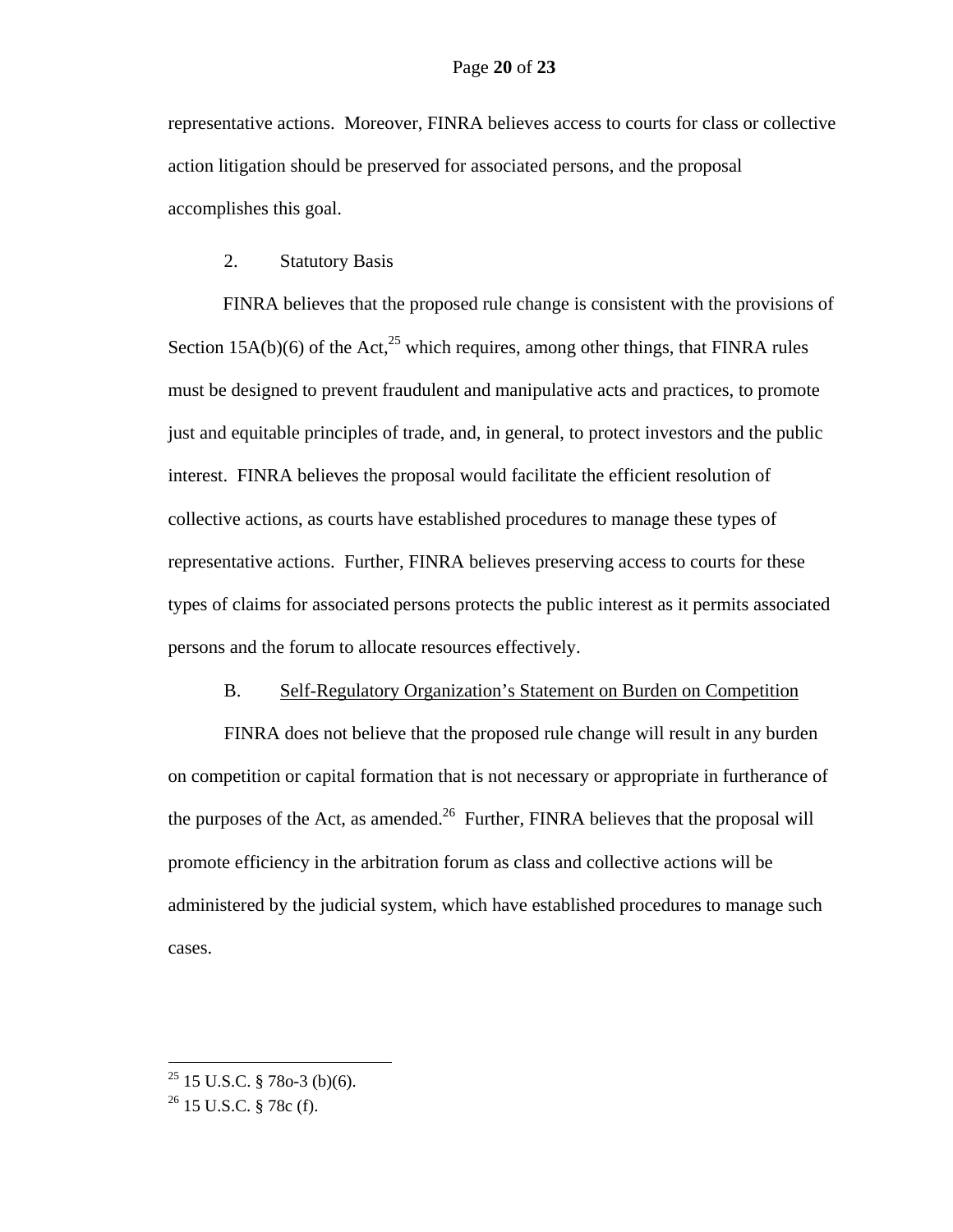C. Self-Regulatory Organization's Statement on Comments on the Proposed Rule Change Received from Members, Participants, or Others

Written comments were neither solicited nor received.

# III. Date of Effectiveness of the Proposed Rule Change and Timing for Commission Action

Within 45 days of the date of publication of this notice in the Federal Register or

within such longer period (i) as the Commission may designate up to 90 days of such date

if it finds such longer period to be appropriate and publishes its reasons for so finding or

(ii) as to which the self-regulatory organization consents, the Commission will:

(A) by order approve or disapprove such proposed rule change, or

 (B) institute proceedings to determine whether the proposed rule change should be disapproved.

# IV. Solicitation of Comments

 Interested persons are invited to submit written data, views and arguments concerning the foregoing, including whether the proposed rule change is consistent with the Act. Comments may be submitted by any of the following methods:

# Electronic Comments:

- Use the Commission's Internet comment form (http://www.sec.gov/rules/sro.shtml); or
- Send an e-mail to rule-comments@sec.gov. Please include File Number SR-FINRA-2011-075 on the subject line.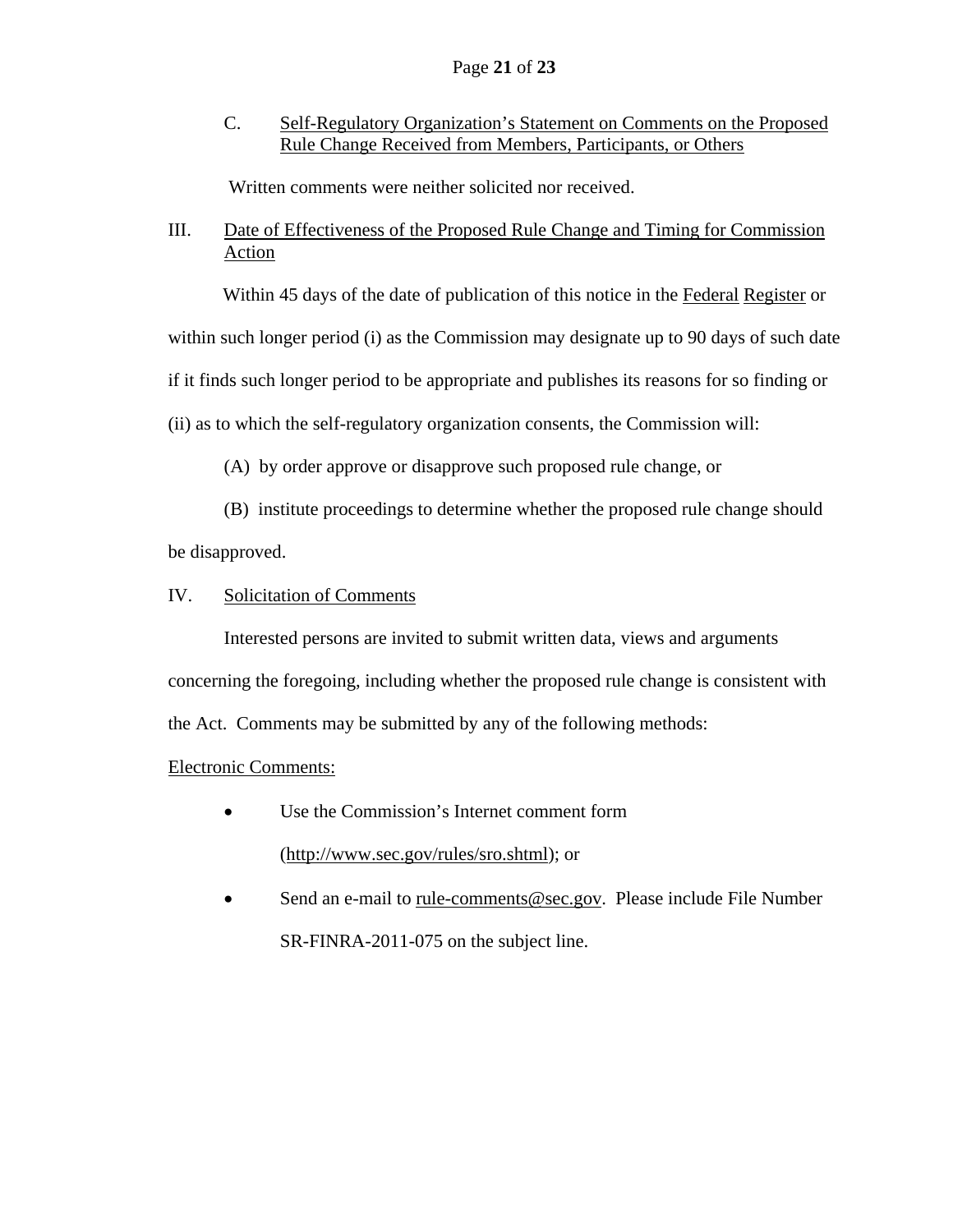### Paper Comments:

 Send paper comments in triplicate to Elizabeth M. Murphy, Secretary, Securities and Exchange Commission, 100 F Street, NE, Washington, DC 20549-1090.

All submissions should refer to File Number SR-FINRA-2011-075. This file number should be included on the subject line if e-mail is used. To help the Commission process and review your comments more efficiently, please use only one method. The Commission will post all comments on the Commission's Internet website (http://www.sec.gov/rules/sro.shtml). Copies of the submission, all subsequent amendments, all written statements with respect to the proposed rule change that are filed with the Commission, and all written communications relating to the proposed rule change between the Commission and any person, other than those that may be withheld from the public in accordance with the provisions of 5 U.S.C. 552, will be available for website viewing and printing in the Commission's Public Reference Room, 100 F Street, NE., Washington, DC 20549, on official business days between the hours of 10 a.m. and 3 p.m. Copies of such filing also will be available for inspection and copying at the principal office of FINRA. All comments received will be posted without change; the Commission does not edit personal identifying information from submissions. You should submit only information that you wish to make available publicly. All submissions should refer to File Number SR-FINRA-2011-075 and should be submitted on or before [insert date 21 days from publication in the Federal Register].